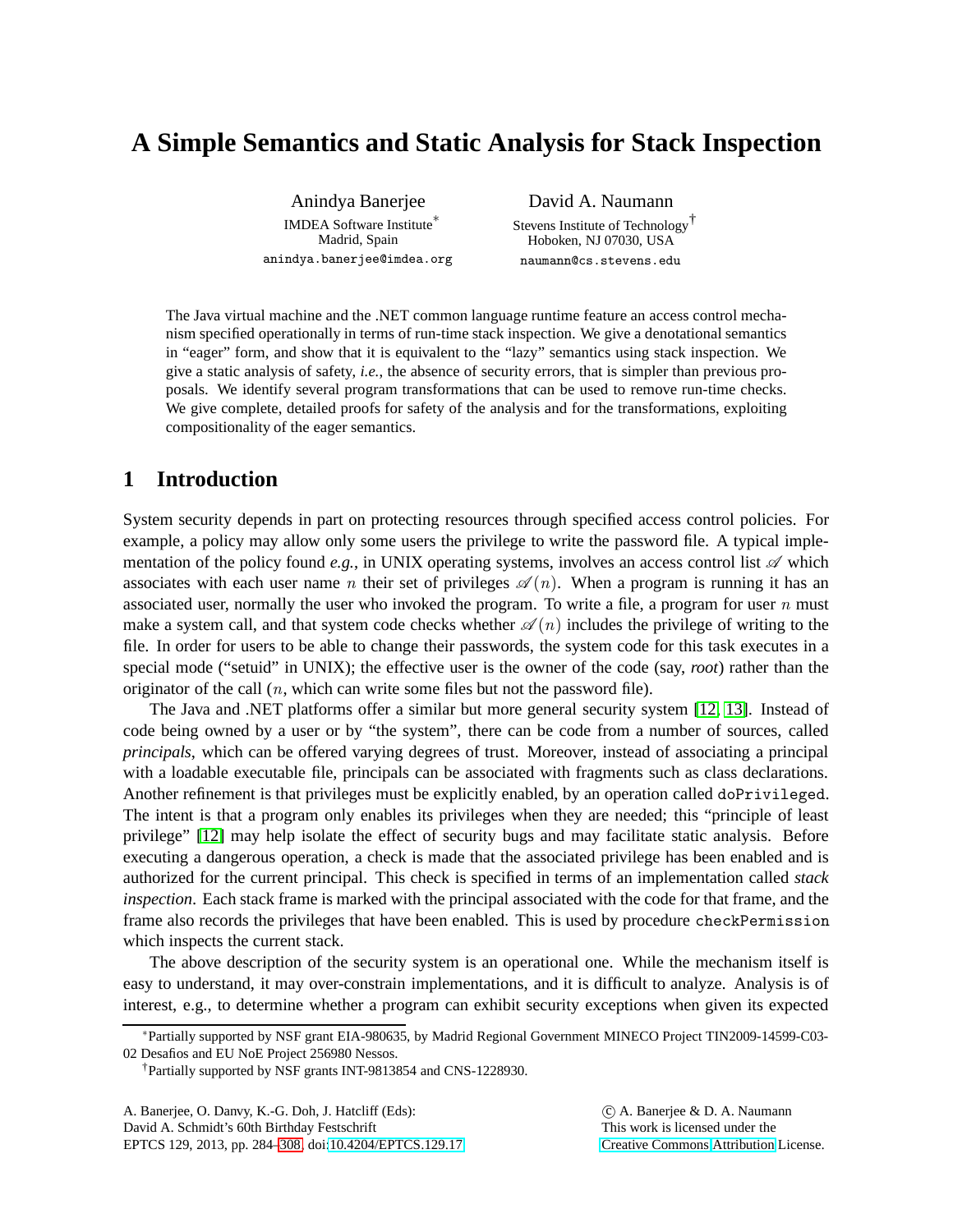permissions. Implementations of procedure calls do not always push stack, e.g., owing to inlining or tail call optimization. To understand the security properties achieved, and to optimize performance, we need analyses that capture the security model more abstractly.

Our contribution is threefold: (i) We give a denotational semantics in "eager" form, and show that it is equivalent to the "lazy" semantics using stack inspection. (ii) We give a static analysis of *safety*, *i.e.*, the absence of security errors. (iii) We identify several program transformations including some that can be used to remove run-time checks. We give detailed proofs for the analysis and for the transformations, exploiting compositionality of the eager semantics and simplicity of program equivalence in denotational semantics.

**Related work.** Skalka and Smith [\[17\]](#page-24-3) give an operational semantics and use it to justify a static analysis of safety specified by a type system. Their type system is complicated by the choice of using a constraint system which is the basis for a type inference algorithm. We use a similar type system, but prefer to separate the specification of an analysis from algorithms to perform the analysis. We also include recursion in the language. Their semantics is easily seen to model the operational descriptions of stack inspection, but it has the usual shortcomings of operational semantics; for example, proofs ultimately go by induction on computations.

Wallach, Appel and Felten [\[19\]](#page-24-4) model the mechanism with an operational semantics that manipulates formulas in a logic of authentication [\[1\]](#page-23-0). They show that the particular logical deductions corresponding to checkPermission can be decided efficiently, and propose an implementation called "security passing style" in which the security state is calculated in advance. The only result proven is equivalence of the two implementations. They do not include recursion or higher order functions, and the formal semantics is not made explicit. Although the use of logic sheds some light on the security properties achieved by the mechanism, the approach requires a considerable amount of theory that is not directly germane to analyzing safety or justifying optimizations.

Security passing style can be seen as a presentation of the eager means of evaluating security checks mentioned by Li Gong [\[12\]](#page-24-1). The eager semantics facilitates proofs, but JVM and CLR implementations use lazy semantics which appears to have better performance [\[12,](#page-24-1) [19,](#page-24-4) [13\]](#page-24-2).

Pottier *et al.* [\[15\]](#page-24-5) formalize the eager semantics by a translation into a lambda calculus,  $\lambda_{\text{sec}}$ , with operations on sets. Using an operational semantics for the calculus, a proof is sketched of equivalence with stack semantics. Using a very general framework for typing, a static analysis is given and a safety result is sketched. The language extends the language of Skalka and Smith [\[17\]](#page-24-3) by adding permission tests. The works [\[17\]](#page-24-3) and [\[15\]](#page-24-5) aim to replace dynamic checks by static ones, but do not consider program transformations as such.

This paper originated as a technical report more than a decade ago [\[3\]](#page-24-6). At about the same time, and independently, Fournet and Gordon [\[11\]](#page-24-7) investigated an untyped variant of  $\lambda_{\text{sec}}$ . They develop an equational theory that can be used to prove the correctness of code optimizations in the presence of stack inspection. A prime motivation for their work was the folklore that well-known program optimizations such as inlining and tail call elimination are invalidated by stack inpection. Their technical development uses small-step operational semantics and contextual equivalence of programs. To prove an extensive collection of program equivalences they develop a form of applicative bisimilarity. Additionally, they prove the equivalence of the lazy and eager implementations of stack inspection. This equivalence is also proved in Skalka's Ph.D. dissertation [\[16,](#page-24-8) Theorem 4.1, Chapter 4], where lazy and eager are termed "backward" and "forward" stack inspection respectively.

Where Fournet and Gordon point out how tail call elimination can be invalidated by stack inspection,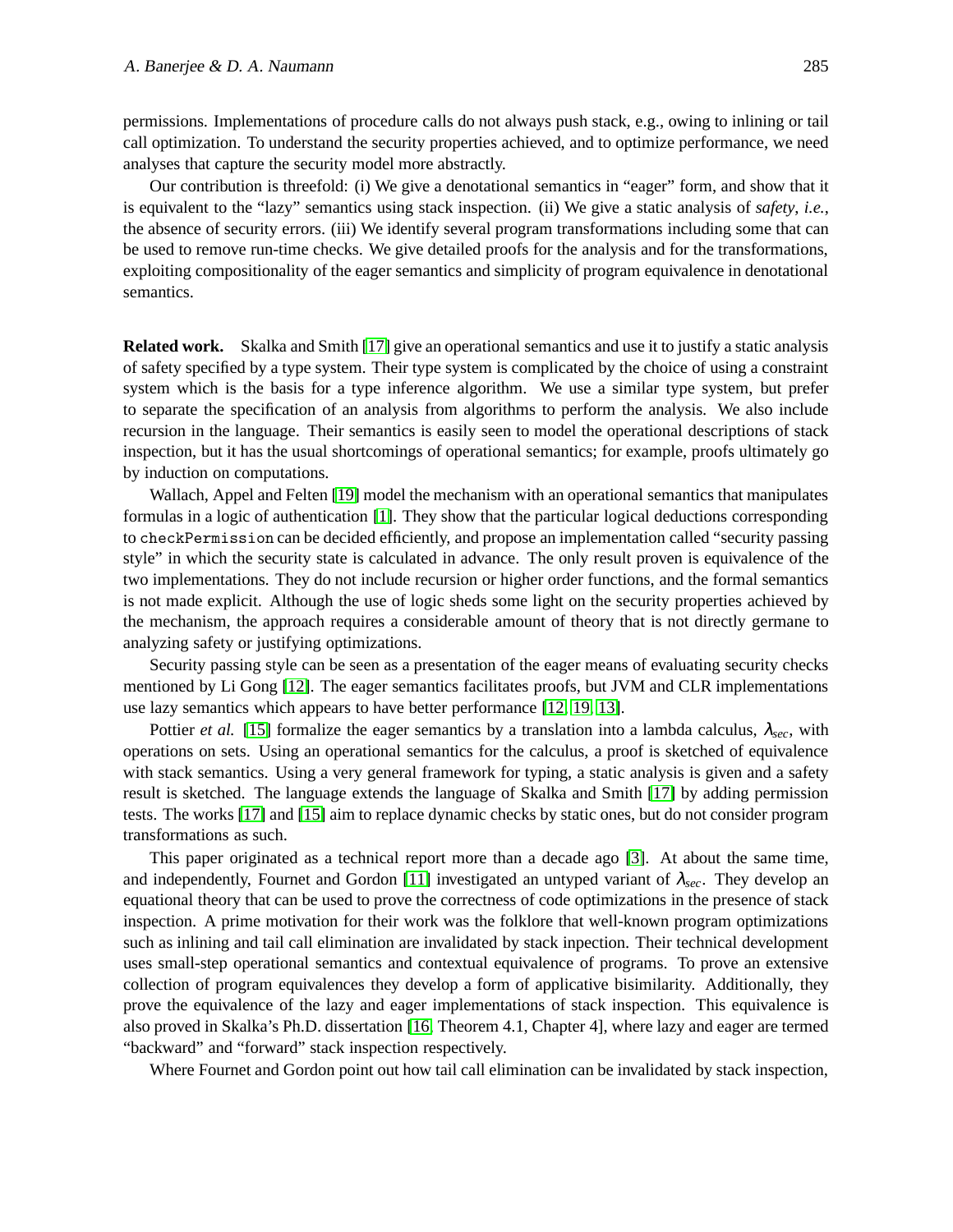Clements and Felleisen [\[10\]](#page-24-9) consider program semantics at the level of an abstract machine, namely the CESK machine. With this semantics they are able to show tail call optimization can be validated in full generality, and with its expected space savings. This is explored further by Ager et al [\[2\]](#page-23-1). They inter-derive a reduction semantics for the untyped variant of the <sup>λ</sup>*sec*-calculus, an abstract machine, and a natural semantics, both without and with tail-call optimization. By unzipping the context in the abstract machine, they connect these semantics to Wallach *et al.*'s security passing style, characterize stack inspection as a computational monad, and combine this monad with the monad of exceptions.<sup>[1](#page-2-0)</sup>

We treat a simply typed language similar to  $\lambda_{\text{sec}}$ , but with recursion. In contrast to the cited works we use a denotational semantics, which is straightforward; in fact, once the meanings of types are specified, the rest of the specification (*i.e.*, meanings of expressions) follows easily.<sup>[2](#page-2-1)</sup> The simplicity of our model makes it possible to give a self-contained formal semantics and succinct but complete formal proofs. For example, denotational equality is a congruence simply because the semantics is compositional. We have not formally connected the semantics with an operational one. Adequacy seems obvious. Full abstraction is not obvious, but we have proved many of the contextual equivalences of Fournet and Gordon [\[11\]](#page-24-7) and expect the remainder to be straightforward to show.

In addition to considering program transformations, Fournet and Gordon [\[11\]](#page-24-7) address the question of what security properties can be enforced by stack inspection. They consider a variation that tracks history in the sense of what code has influenced the result of a computation. Pistoia et al [\[14\]](#page-24-10) propose a variation that tracks implicit influences as well. The authors [\[5\]](#page-24-11) propose another combination of information flow tracking with stack inspection, using a type and effect system where security types for functions are dependent on available permissions. In the interim, other code-based access mechanisms have been introduced (e.g., static permissions in the Android platform) and there have been further development of static analyses for security properties based on linear temporal logic [\[7,](#page-24-12) [6,](#page-24-13) [8,](#page-24-14) [18\]](#page-24-15), but there seems to be little additional work on program equivalence in the presence of stack inspection.

**Outline.** The next section explains stack inspection informally, and it introduces our language. Section [3](#page-5-0) gives the eager denotational semantics. Section [4](#page-7-0) gives the static analysis for safety, including examples and correctness proof. Section [5](#page-12-0) proves a number of representative program transformations. Section [6](#page-17-0) shows how all checks can be removed from safe programs. Section [7](#page-20-0) gives the stack-based denotational semantics and shows that it is equivalent to the eager semantics. Section [8](#page-23-2) concludes.

### <span id="page-2-2"></span>**2 Overview and language**

Each declared procedure is associated with a principal n. We call n the *signer*, and write signs n e for a signed expression, because typically  $n$  is given by a cryptographic signature on a downloaded class file. During execution, each stack frame is labeled with the principal that signs the function, as well as the set P of privileges that have been explicitly enabled during execution of the function. For our purposes, a frame is a pair  $\langle n,P \rangle$ , and a nonempty stack is a list  $\langle n,P \rangle$  :: S with  $\langle n,P \rangle$  the top. There should be an initial stack  $S_0 = \langle n_0, \emptyset \rangle$  :: *nil* for some designated  $n_0$ . An expression is evaluated in a stack S and with an environment  $h$  that provides values for its free variables.

Java provides operations to enable and disable a privilege, *i.e.*, to add it to the stack frame or remove it. Normally these are used in bracketed fashion, as provided by procedure doPrivileged which is given a privilege p and an expression e to evaluate. It enables p, evaluates e, and then disables p. Our

<sup>&</sup>lt;sup>1</sup>Thanks to Olivier Danvy for communicating this explanation.

<span id="page-2-1"></span><span id="page-2-0"></span><sup>&</sup>lt;sup>2</sup>Adding state is straightforward [\[4\]](#page-24-16), but here we follow the cited works and confine attention to applicative expressions.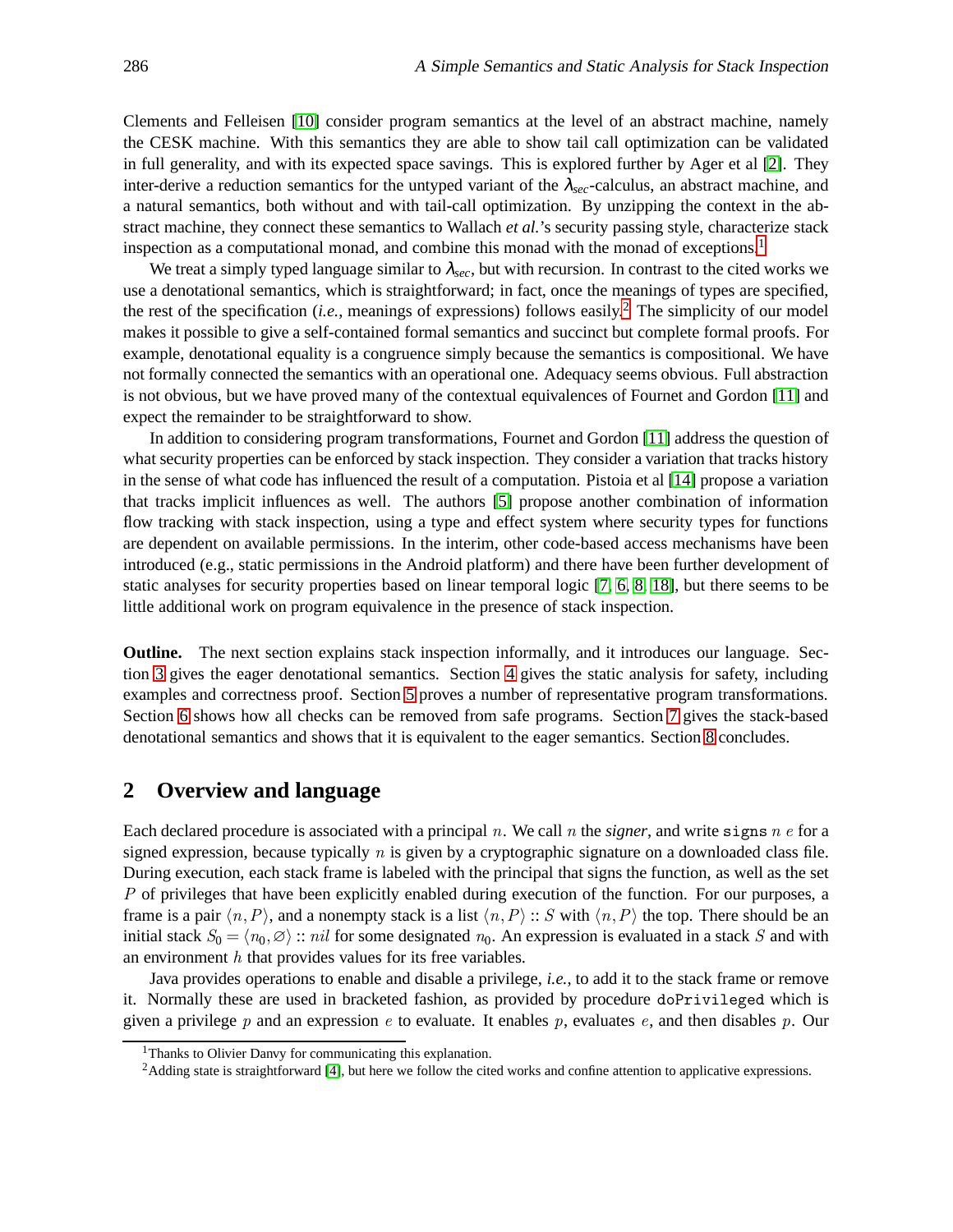construct is written dopriv p in e. The effect of dopriv p in e in stack  $\langle n, P \rangle$  :: S is to evaluate e in stack  $\{n, P \cup \{p\} \}$ : S, that is, to assert p in the current frame. This is done regardless of whether p is authorized for n.

Java's checkPermission operation checks whether a certain privilege has been enabled and is authorized for the current principal. Checking is done by inspecting the current stack. Each dangerous code fragment should be guarded by a check for an associated privilege, so that the code cannot be executed unless the check has succeeded. (This can be assured by inspection of the code, or by other forms of analysis [\[9\]](#page-24-17) but is beyond the scope of our paper.) In our syntax, a guarded expression is written check p for e. The execution of an expression checked for privilege p is to raise a security error, which we denote by  $\star$ , unless the following predicate is true of p and the current stack.

$$
\operatorname{chk}(p, nil) \Leftrightarrow \text{ false}
$$
\n
$$
\operatorname{chk}(p, (\langle n, P \rangle :: S)) \Leftrightarrow p \in \mathscr{A}(n) \land (p \in P \lor \operatorname{chk}(p, S))
$$

That is, a privilege is enabled for a stack provided there is some frame  $\langle n, P \rangle$  with  $p \in P$  and p is authorized for n and is authorized for all principals in frames below this one.

A direct implementation in these terms requires inspecting some or all of the stack frames. The implementation is lazy in that no checking is performed when a privilege is enabled, only when it is needed to actually perform a guarded operation. On the other hand, each check incurs a significant cost, and in secure code the checks will never fail. Static analysis can detect unnecessary checks, and justify security-preserving transformations.

A stack  $S$  determines a set privs  $S$  of enabled, authorized privileges, to wit:

$$
p \in \text{privs } S \Leftrightarrow \text{chk}(p, S)
$$

This gives rise to a simple form of eager semantics: instead of evaluating an expression in the context of a stack  $S$ , we use privs  $S$ , along with the current principal which appears on top of  $S$ . The eager, stack-free semantics is given in Section [3](#page-5-0) and we will use this semantics exclusively in the static analysis and program transformations that follow in Sections [4](#page-7-0) and [5.](#page-12-0)

A denotational semantics that uses explicit stacks will be deferred until Fig. [4](#page-21-0) of Section [7.](#page-20-0) As mentioned previously, we will then take up the equivalence of the two semantics.

The language constructs are strict in  $\star$ : if a subexpression raises a security error, so does the entire expression. In Java, security errors are exceptions that can be caught. Thus it is possible for a program to determine whether a checkPermission operation will succeed. Rather than model the full exception mechanism, we include a construct test p then  $e_1$  else  $e_2$  which evaluates  $e_1$  if  $\text{chk}(p, S)$  succeeds in the current stack S, and evaluates  $e_2$  otherwise. Note that security error  $\star$  is raised only by the check construct, not by test or dopriv.

In Java, the call of a procedure of a class signed by, or otherwise associated with,  $n$ , results in a new stack frame for the method, marked as owned by  $n$ . We model methods as function abstractions, but whereas Skalka and Smith use signed abstractions, we include a separate construct signs  $n e^{3}$  $n e^{3}$  $n e^{3}$ Evaluation of signs n e in stack S goes by evaluating e in stack  $(\langle n, \emptyset \rangle : : S)$ . For example, given a stack S, the evaluation of the application

 $(\text{fun } x. \text{ signs } user \text{ write } pass(x))$ "myName"

<span id="page-3-0"></span><sup>&</sup>lt;sup>3</sup>Fournet and Gordon [\[11\]](#page-24-7) also use a freely applicable construct for signing. Moreover they identify principals with sets of permissions: their "framed" expression  $R[e]$  is like our signs n e for n with  $\mathscr{A}(n) = R$ .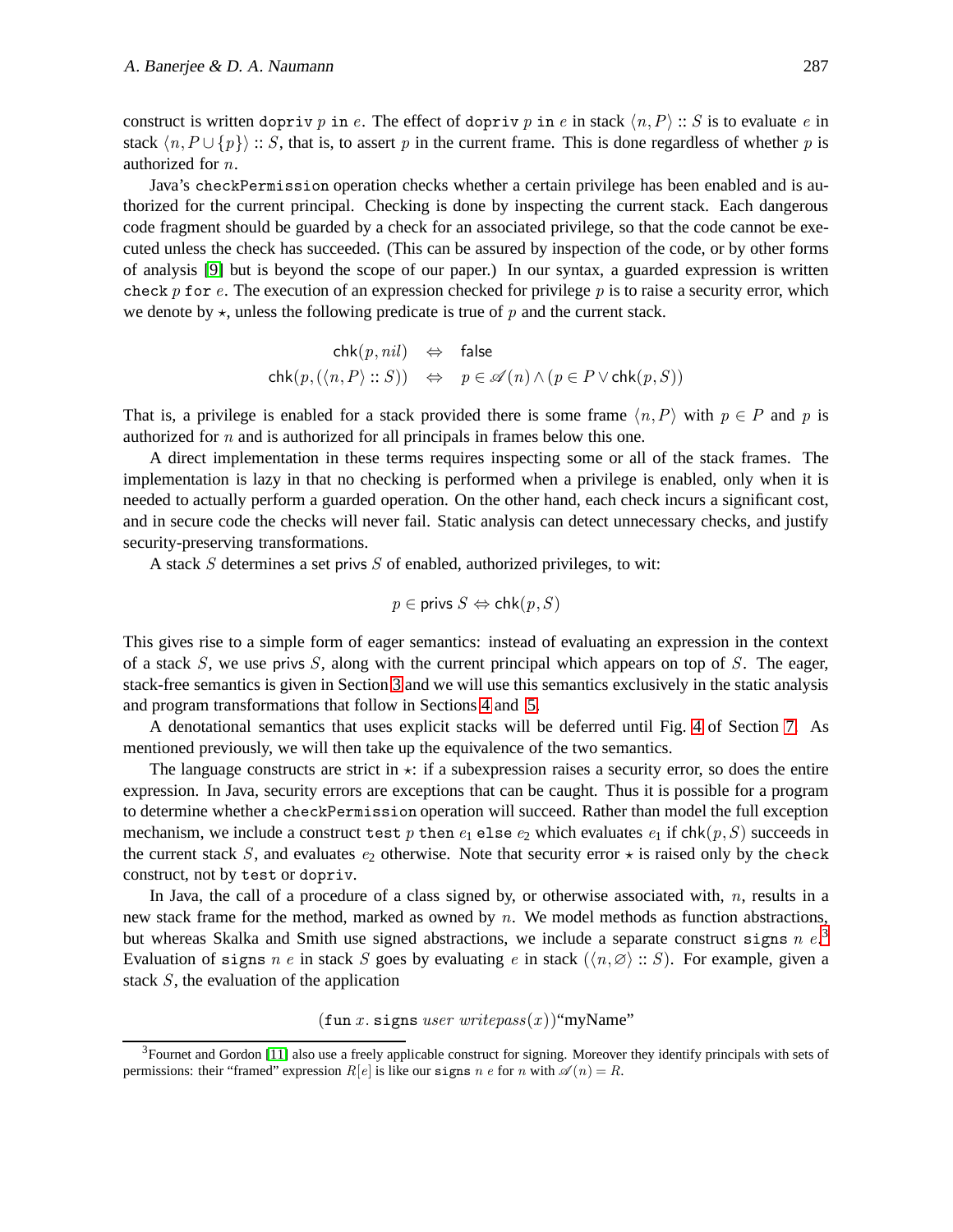amounts to evaluating *writepass*("myName") in the stack ( $\langle user, \emptyset \rangle :: S$ ).

We separate signs from abstractions because it helps disentangle definitions and proofs, *e.g.*, these constructs are treated independently in our safety result. On the other hand, unsigned abstractions do not model the Java mechanism. In our consistency result, Theorem [7.2,](#page-20-1) we show that our semantics is equivalent to stack inspection for all *standard expressions*, *i.e.*, those in which the body of every abstraction is signed.

#### **2.1 Syntax and typing**

Given are sets Principals and Privileges, and a fixed access control list  $\mathscr A$  that maps Principals to sets of privileges. In the grammar for data types and expressions, n ranges over Principals and p over Privileges. Application associates to the left. We include recursive definitions for expressiveness, and simple abstractions fun  $x$ . e which, while expressible using letrec, are easier to understand in definitions and proofs. For simplicity, the only primitive type is bool, and the only type constructor is for functions. Products, sums, and other primitive types can be added without difficulty. Throughout the paper we use true to exemplify the treatment of constants in general.

$$
t ::= \text{bool} | (t \rightarrow t)
$$
  
\n
$$
e ::= \text{true} | x | \text{if } e \text{ then } e_1 \text{ else } e_2 |
$$
  
\n
$$
\text{fun } x. e | e_1 e_2 | \text{letrec } f(x) = e_1 \text{ in } e_2 |
$$
  
\n
$$
\text{signs } n e | \text{dopriv } p \text{ in } e | \text{check } p \text{ for } e | \text{test } p \text{ then } e_1 \text{ else } e_2
$$

A signed abstraction  ${}^n\lambda x \cdot e$  in the language of Skalka and Smith is written fun x. signs  $n \cdot e$  in ours. Our safety result can be proved without restriction to expressions of this form. But for the eager semantics to be equivalent to stack semantics, it is crucial that function bodies be signed so the semantics correctly tracks principals on behalf of which the body of an abstraction is evaluated.

<span id="page-4-1"></span>**Definition 2.1 (Standard expression)** An expression is standard if for every subexpression fun x. e or letrec  $f(x) = e$  in  $e_1$  we have that  $e$  is signs  $n \cdot e'$  for some  $n, e'.$ 

Well-formed expressions are characterized by typing judgements  $D \vdash e : t$  which express that e has type t where free identifiers are declared by  $D$ . A typing context  $D$  is a labeled tuple of declarations  ${x_1 : t_1, \ldots, x_k : t_k}$ . We write  $D, x : t$  for the extended context  ${x_1 : t_1, \ldots, x_k : t_k, x : t}$ , and  $D.x_i$  for the type of  $x_i$ . The typing rules are given in Figure [1.](#page-5-1)

#### <span id="page-4-0"></span>**2.2 The password example**

As an example of the intended usage, we consider the problem of protecting the password file, using a privilege  $p$  for changing password and  $w$  for writing to the password file. The user is authorized to change passwords:  $\mathscr{A}(user) = \{p\}$ . Root is authorized to change passwords and to write the password file:  $\mathscr{A}(root) = \{p, w\}$ . Suppose hw Write is the operating system call which needs to be protected from direct user access. The system provides the following code, which guards  $hwWrite$  with the privilege  $w$ .

> $writepass = \text{fun } x \text{. signs root check } w \text{ for } hwWrite(x, "/etc/password")$  $passwd = \text{fun } x.$  signs root check p for dopriv w in write  $pass(x)$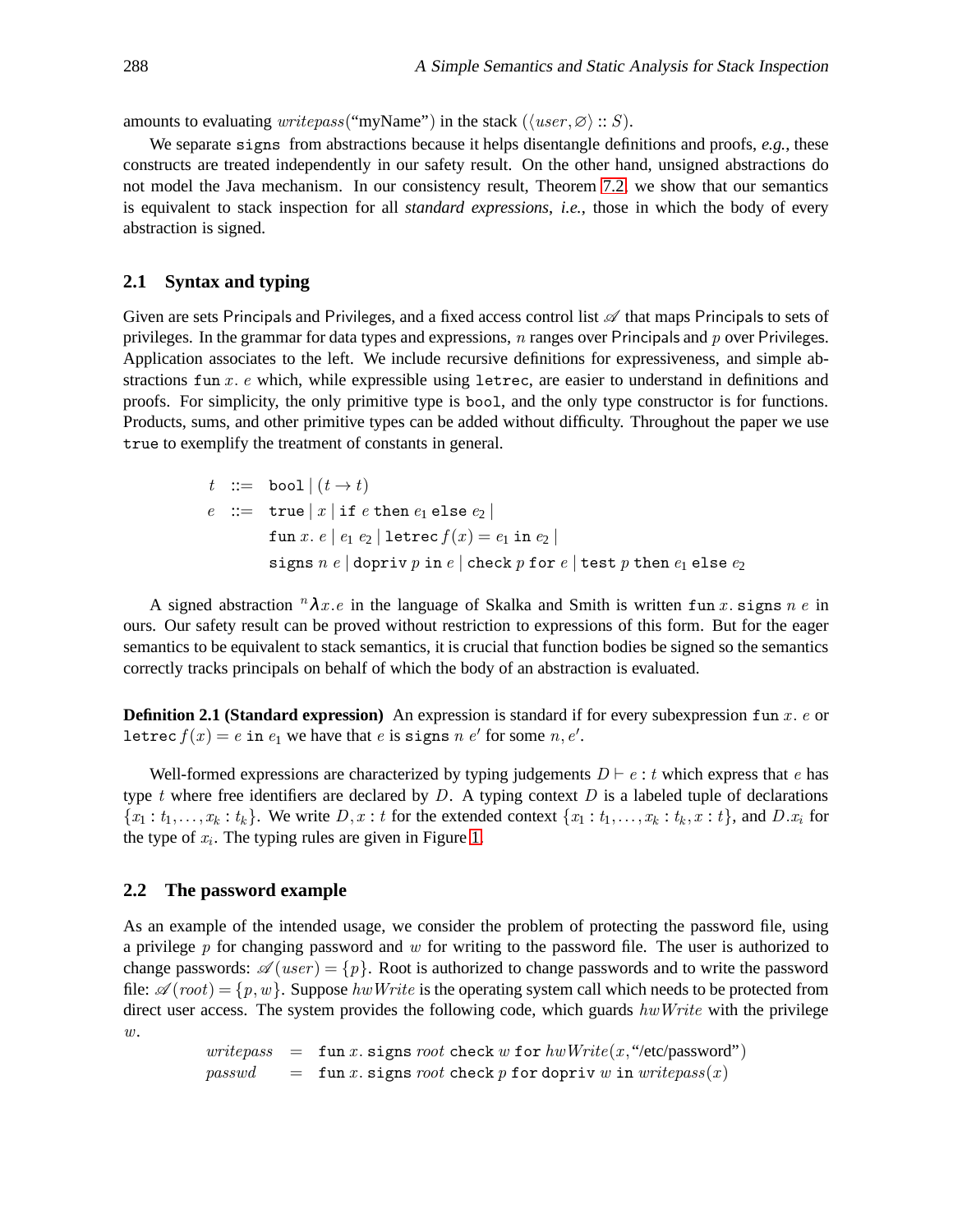| $D \vdash$ true : bool                                                             |                                                                       |  |  |  |
|------------------------------------------------------------------------------------|-----------------------------------------------------------------------|--|--|--|
| $D, x : t \vdash x : t$                                                            | $D \vdash e : \texttt{bool}$ $D \vdash e_1 : t$ $D \vdash e_2 : t$    |  |  |  |
|                                                                                    | $D \vdash \texttt{if } e \texttt{ then } e_1 \texttt{ else } e_2 : t$ |  |  |  |
| $D, x : t_1 \vdash e : t_2$                                                        | $D \vdash e_1 : t_1 \rightarrow t_2$ $D \vdash e_2 : t_1$             |  |  |  |
| $D \vdash$ fun $x. e : t_1 \rightarrow t_2$                                        | $D \vdash e_1 \; e_2 : t_2$                                           |  |  |  |
| $D, f: t_1 \to t_2, x: t_1 \vdash e_1: t_2 \qquad D, f: t_1 \to t_2 \vdash e_2: t$ |                                                                       |  |  |  |
| $D \vdash$ letrec $f(x) = e_1$ in $e_2 : t$                                        |                                                                       |  |  |  |
| $D \vdash e : t$                                                                   | $D \vdash e : t$                                                      |  |  |  |
| $D \vdash$ signs $n \; e : t$                                                      | $D \vdash$ dopriv p in e: t                                           |  |  |  |
| $D \vdash e : t$                                                                   | $D \vdash e_1 : t \qquad D \vdash e_2 : t$                            |  |  |  |
| $D\vdash$ check p for $e:t$                                                        | $D\vdash$ test p then $e_1$ else $e_2:t$                              |  |  |  |

<span id="page-5-1"></span>Figure 1: Typing rules.

Consider the following user programs.

$$
bad1 = signs user writepass("mypass")
$$
  
\n
$$
bad2 = signs user dopriv w in writepass("mypass")
$$
  
\n
$$
use = signs user dopriv p in passwd("mypass")
$$

Here bad1 raises a security exception because *writepass* checks for privilege w which is not possessed by user. The user can try to enable w, as in bad2, but because w is not authorized for user the exception is still raised. By contrast, use does not raise an exception: function *passwd* checks for privilege  $p$ which is possessed by user, and it enables the privilege w needed by  $writepass$ . Using transformations discussed in Section [5,](#page-12-0) checks that never fail can be eliminated. For example, the analysis will show that use is safe, and the transformations will reduce use to

```
signs user signs root hwWrite("mypass", "/etc/password")
```
## <span id="page-5-0"></span>**3 Denotational semantics**

This section gives the eager denotational semantics.

#### **3.1 Meanings of types and type contexts**

A *cpo* is a partially ordered set with least upper bounds of ascending chains; it need not have a least element. Below we define, for each type t, a cpo  $[[t]]$ . We assume that  $\perp$  and  $\star$  are two values not in {true, false} and not functions; this will ensure that  $\{\perp, \star\} \cap [t] = \emptyset$  for all t. We will identify  $\perp$  with non-termination and  $\star$  with security errors. For cpo C, define  $C_{\perp\star} = C \cup \{\perp, \star\}$ , ordered as the disjoint union of C with  $\{\star\}$ , lifted with  $\bot$ . That is, for any  $u, v \in C_{\bot\star}$ , define  $u \leq v$  iff  $u = \bot$ ,  $u = v$ , or u and v are in C and  $u \leq v$  in C.

We define  $[\text{bool}] = \{\text{true}, \text{false}\},$  ordered by equality. We also take the powerset  $\mathcal{P}(\text{Privileges})$  to be a cpo ordered by equality. Define

$$
[\![t_1\rightarrow t_2]\!] \ = \ \mathscr{P}(\mathsf{Privateges}) \rightarrow [\![t_1]\!] \rightarrow [\![t_2]\!]_{\perp \star}
$$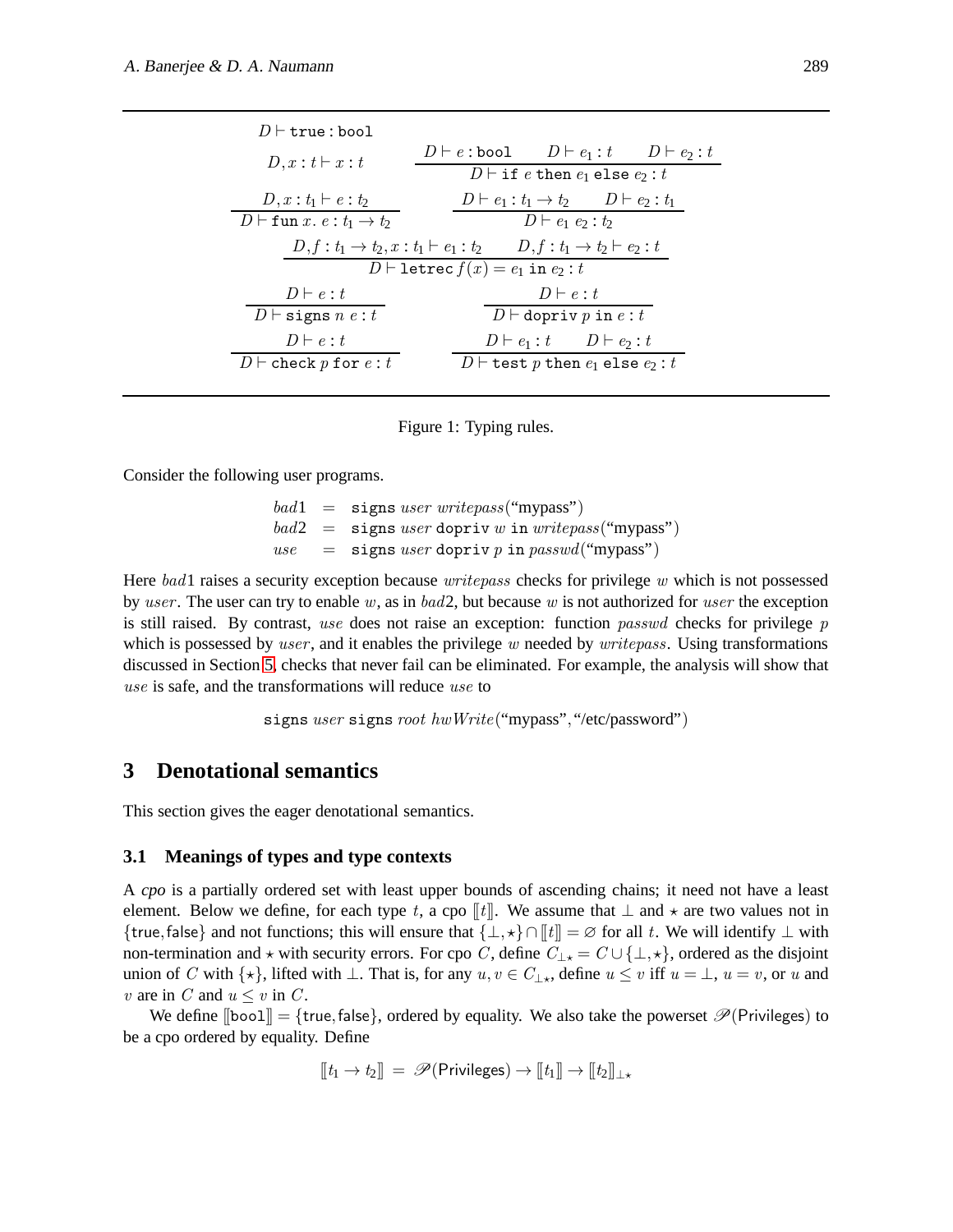where  $\rightarrow$  associates to the right and denotes continuous function space, ordered pointwise. Note that lubs are given pointwise. Also,  $[[t_1 \to t_2]]$  does not contain  $\perp$  but it does have a least element, namely the constant function  $\lambda P. \lambda d. \perp.$ 

Principals behave in a lexically scoped way. By contrast, privileges are dynamic and vary during execution; this is reflected in the semantics of the function type.

Let  $D = \{x_1 : t_1, \ldots, x_k : t_k\}$  be a type context. Then  $||D||$  is defined to be the set  $\{x_1 : ||t_1||, \ldots, x_k : t_k\}$  $[[t_k]]$  of labeled tuples of appropriate type. If h is such a record, we write h. $x_i$  for the value of field  $x_i$ . If D is the empty type context  $\emptyset$ , then the only element of  $\llbracket D \rrbracket$  is the empty record  $\llbracket \cdot \rrbracket$ . For  $h \in \llbracket D \rrbracket$  and  $d \in [t]$  we write  $[h \mid x \mapsto d]$  for the extended record in  $[D, x : t]$ .

#### <span id="page-6-1"></span>**3.2 Meanings of expressions**

An expression judgement denotes a function

$$
[\![D \vdash e : t]\!] \ \in \text{Principals} \rightarrow \mathscr{P}(\text{Privileges}) \rightarrow [\![D]\!] \rightarrow [\![t]\!]_{\bot \star}
$$

Given a principal n, a set  $P \in \mathscr{P}$ (Privileges) denoting privileges required by e, and environment  $h \in$  $[[D]]$ , the meaning of  $[[D \vdash e : t]]nPh$  is either  $\bot$  or  $\star$  or an element of  $[[t]]$ .

In contrast with the work of Fournet and Gordon we do not restrict P to be a subset of  $\mathscr{A}(n)$ , though it can easily be done —simply by giving the denotation this dependent type:

<span id="page-6-0"></span>
$$
[\![D \vdash e : t]\!] \in (n : \text{Principals}) \to \mathscr{P}(\mathscr{A}(n)) \to [\![D]\!] \to [\![t]\!]_{\perp \star}
$$
 (1)

In programs of interest, signed at the top level, most expressions will in fact be applied to permission sets that satisfy the restriction. Later we observe that the restriction is need for validity of some transformations, but surprisingly few of them.

In the denotational semantics (Figure [2\)](#page-7-1), we use the metalanguage construct, let  $d = E_1$  in  $E_2$ , with the following semantics: if the value of  $E_1$  is either  $\perp$  or  $\star$  then that is the value of the entire let expression; otherwise, its value is the value of  $E_2$  with d bound to the value of  $E_1$ . The semantics of if-then-else is  $\star$ -strict in the guard. We also write  $P \sqcup_n \{p\}$  for **if**  $p \in \mathscr{A}(n)$  **then**  $P \cup \{p\}$  **else**  $P$ .

The semantics is standard for the most part. We will only explain the meanings of the expressions that directly concern security. In what follows, we will assume, unless otherwise stated, that expression e is signed by principal n and is computed with privilege set P and in environment h.

The meaning of signs  $n' e$  is the meaning of e, signed by  $n'$ , computed with privilege set  $P \cap \mathscr{A}(n')$ , in h. To illustrate the idea, consider Li Gong's example [\[12,](#page-24-1) Section 3.11.2]. A game applet, *applet*, has a method that calls *FileInputStream* to open the file containing the ten current high scores. In our semantics, this scenario entails finding the meaning of signs *system FileInputStream*, as invoked under some privilege set  $P \subseteq \mathcal{A}$  (*applet*); and, this means we need to find the meaning of *FileInputStream* (*i.e.*, whether read privileges are enabled) under the privilege set  $P \cap \mathscr{A}(system)$ . Assuming *system* has all privileges, this reduces to checking if *applet* has been granted permission to read. If it has not been granted the permission, the file will not be read, even though it calls system code to do so.

The meaning of dopriv p in e is the meaning of e computed with privilege set  $P \cup \{p\}$  if  $p \in \mathcal{A}(n)$ , and is the meaning of e computed with privilege set P if  $p \notin \mathscr{A}(n)$ . The meaning of check p for e is a security error if  $p \notin P$ ; otherwise, the meaning is that of e. Finally, the meaning of test p then  $e_1$  else  $e_2$ is the meaning of  $e_1$  or  $e_2$  according as  $p \in P$  or  $p \notin P$ .

We leave it to the reader to check that the semantics of each construct is a continuous function of the semantics of its constituent expressions, so the semantics of recursion is well defined.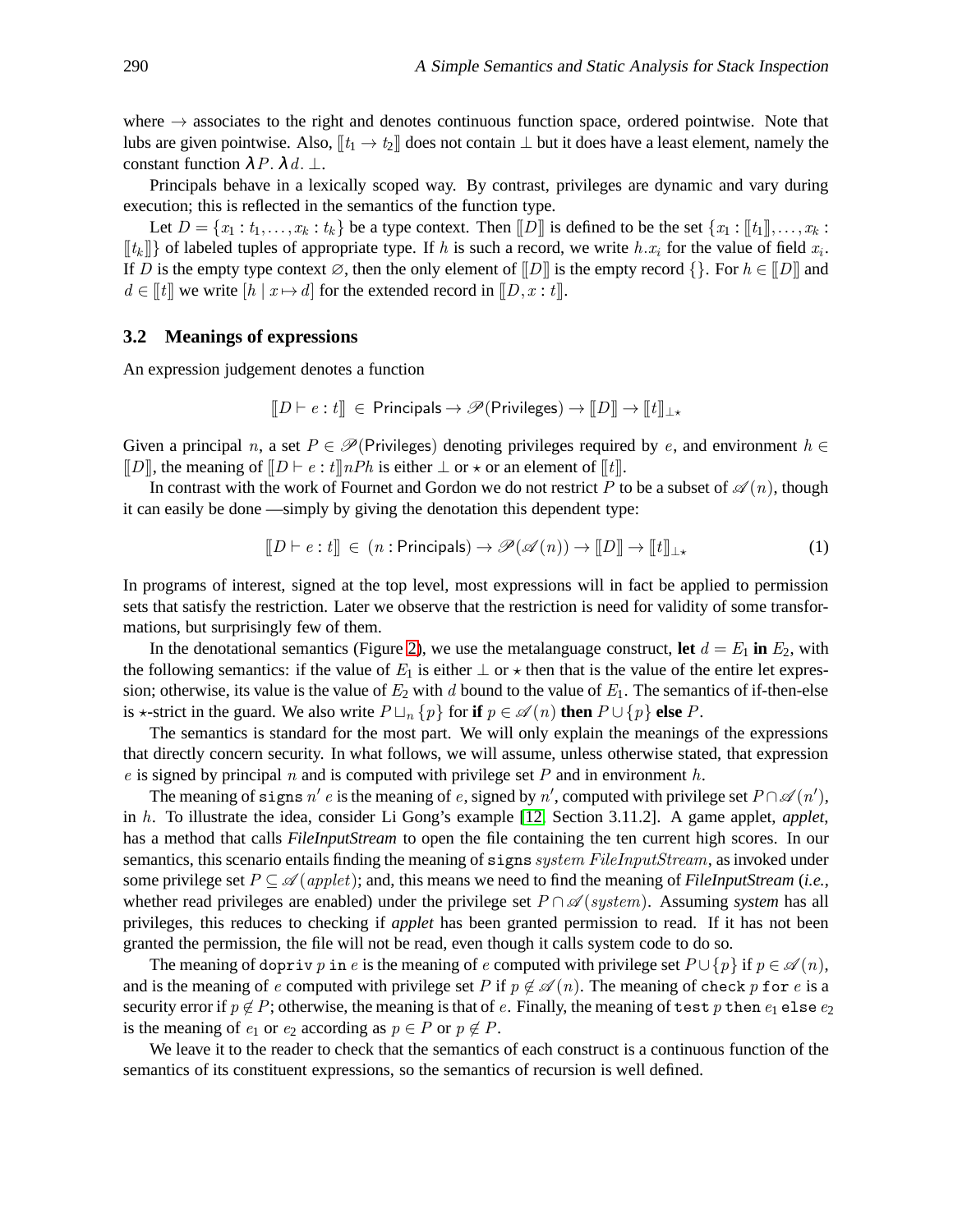$[|D \vdash \texttt{true} : \texttt{bool}] |nPh$  = true  $[[D, x : t \vdash x : t] \cap Ph$  = h.x  $[[D \vdash \texttt{if } e \texttt{ then } e_1 \texttt{ else } e_2 : t] \] nPh = \texttt{let } b = [[D \vdash e : \texttt{bool}] \] nPh \texttt{ in}$ **if** *b* **then**  $[|D \vdash e_1 : t]|nPh$  **else**  $[|D \vdash e_2 : t]|nPh$  $[|D \vdash \texttt{fun} x.\ e:\mathit{t}_1 \rightarrow \mathit{t}_2]|nPh$  $= \lambda P' \in \mathscr{P}(\text{Privileges}). \lambda d \in [t_1].$  $[[D, x: t_1 \vdash e: t_2]] n P'[h | x \mapsto d]$  $[|D \vdash e_1 \ e_2 : t_2] \cap Ph$  = **let**  $f = [|D \vdash e_1 : t_1 \to t_2] \cap Ph$  **in let**  $d = [D \vdash e_2 : t_1] \, nPh$  **in**  $fPd$  $[|D \vdash$  letrec  $f(x) = e_1$  in  $e_2 : t]$  nPh  $=$  **let**  $G(g) = \lambda P'. \lambda d. \llbracket D, f : t_1 \to t_2, x : t_1 \vdash e_1 : t_2 \rrbracket n P'[h | f \mapsto g, x \mapsto d]$  in  $[[D, f: t_1 \rightarrow t_2 \vdash e_2 : t] \parallel nP[h \mid f \mapsto f\& G]$  $[D \vdash \texttt{signs} \; n' \; e : t] \; nPh$  =  $[D \vdash e : t] \; n'(P \cap \mathscr{A}(n'))h$  $[|D \vdash$  dopriv p in  $e : t] \upharpoonright nh$  =  $[|D \vdash e : t] \upharpoonright n(P \sqcup_n \{p\})h$  $[[D \vdash \texttt{check}\ p\ \texttt{for}\ e:t]]nPh \quad \qquad \qquad = \quad \textbf{if}\ p \in P\ \textbf{then}\ [[D \vdash e:t]]nPh\ \textbf{else} \star$  $[CD \vdash \texttt{test } p \texttt{ then } e_1 \texttt{ else } e_2 : t] \cap Ph = \textbf{if } p \in P \textbf{ then } [LD \vdash e_1 : t] \cap Ph \textbf{ else } [LD \vdash e_2 : t] \cap Ph$ 

<span id="page-7-1"></span>Figure 2: Denotational semantics

### <span id="page-7-0"></span>**4 Static Analysis**

The denotational semantics in Section [3](#page-5-0) gives a dynamic or run-time view of safety; if a program is safe, its execution will not yield  $\star$ . In this section, we specify a type system that statically guarantees safety; if a program is well-typed in the system then it is safe. One may utilize the static analysis for optimizing programs *e.g.*, removing redundant checks of privileges at run-time.

The static analysis is specified by an extended form of typing judgement. The idea is to give not only the type of an expression, but a principal  $n$  and set  $P$  of privileges for which the expression is safe. An arrow type  $t_1 \rightarrow t_2$  denotes functions dependent on a set of privileges, and the static analysis uses annotated types to track sets of privileges adequate for safety. We adopt a Greek notational style for types in the static analysis. Letting  $\Pi$  range over sets of privileges, annotated types,  $\theta$ , are defined by

$$
\theta ::= \texttt{bool} \ | \ (\theta_1 \overset{\scriptscriptstyle \Pi} \longrightarrow \theta_2)
$$

For this syntax to be finitary, one could restrict Π to finite sets, but we have no need for such restriction in our proofs. An expression typed  $\theta_1 \stackrel{\Pi}{\longrightarrow} \theta_2$  signifies that its application may require at least the privileges Π for safe execution.

#### **4.1 Type-based analysis**

The analysis is specified by the typing judgement  $\Delta$ ;  $n \vdash e : \theta$ .  $\Pi$ . In words, expression e signed by principal n and typed in context  $\Delta$ , has (annotated) type  $\theta$  and is safe provided at least the set  $\Pi$  of privileges are enabled. Figure [3](#page-8-0) gives the specification.

Constant true, identifiers, and anonymous functions of the form  $\text{fun } x$ . e are all safe: they do not require any privileges be enabled for safe execution. However, the body  $e$  in fun  $x$ .  $e$ , may require a set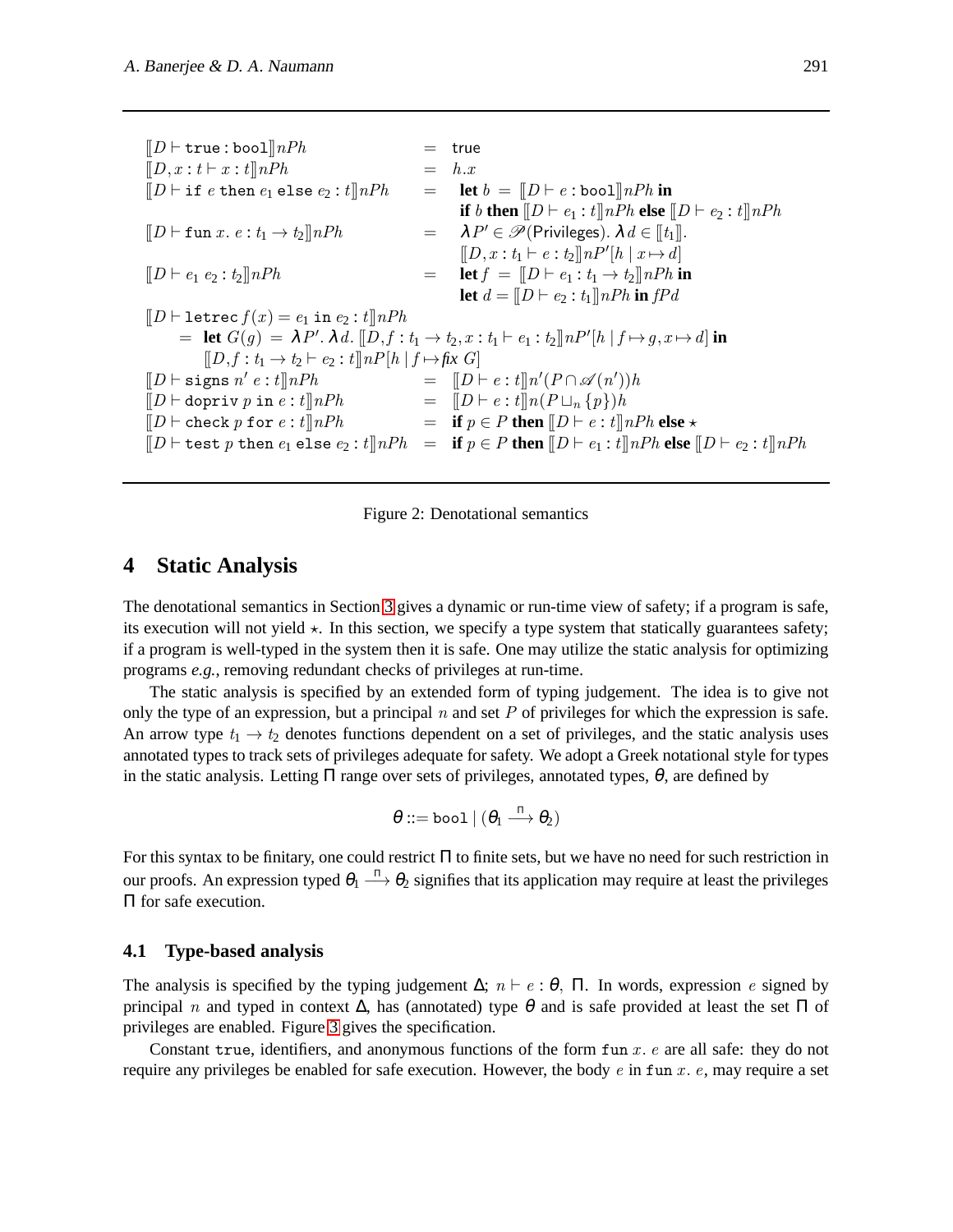| $\Delta$ ; $n \vdash$ true : bool, $\varnothing$                                                                                                                                                                      |  |  |  |
|-----------------------------------------------------------------------------------------------------------------------------------------------------------------------------------------------------------------------|--|--|--|
| $\Delta, x : \theta_1; n \vdash e : \theta_2, \Pi$<br>$\Delta, x : \theta; n \vdash x : \theta, \varnothing$<br>$\Delta$ ; $n \vdash$ fun $x. e : \theta_1 \stackrel{\Pi}{\longrightarrow} \theta_2$ , $\varnothing$  |  |  |  |
| $\Delta; n \vdash e_1 : \theta_1 \stackrel{\text{II}}{\longrightarrow} \theta_2, \Pi_1 \qquad \Delta; n \vdash e_2 : \theta'_1, \Pi_2 \qquad \theta'_1 \leq \theta_1$                                                 |  |  |  |
| $\Delta$ ; $n \vdash e_1 \; e_2 : \theta_2$ , $\Pi \cup \Pi_1 \cup \Pi_2$                                                                                                                                             |  |  |  |
| $\Delta$ ; $n \vdash e$ : bool, $\Pi_1$ $\Delta$ ; $n \vdash e_1 : \theta$ , $\Pi_2$ $\Delta$ ; $n \vdash e_2 : \theta$ , $\Pi_3$                                                                                     |  |  |  |
| $\Delta$ ; $n \vdash$ if e then $e_1$ else $e_2 : \theta$ , $\Pi_1 \cup \Pi_2 \cup \Pi_3$                                                                                                                             |  |  |  |
| $\Delta, f: \theta_1 \stackrel{\text{II}}{\longrightarrow} \theta_2, x: \theta_1; n \vdash e_1: \theta_2, \Pi \qquad \Delta, f: \theta_1 \stackrel{\text{II}}{\longrightarrow} \theta_2; n \vdash e_2: \theta, \Pi_1$ |  |  |  |
| $\Delta$ ; <i>n</i> $\vdash$ letrec $f(x) = e_1$ in $e_2 : \theta$ , $\Pi \cup \Pi_1$                                                                                                                                 |  |  |  |
| $\Delta; n \vdash e : \theta, (\Pi \sqcup_n \{p\})$<br>$\Delta; n \vdash e : \theta, \Pi$                                                                                                                             |  |  |  |
| $\Delta; n \vdash \text{check } p \text{ for } e : \theta, \Pi \cup \{p\}$<br>$\Delta$ ; $n \vdash$ dopriv p in $e : \theta$ , $\Pi$                                                                                  |  |  |  |
| $\Delta; n' \vdash e : \theta, \Pi \qquad \Pi \subseteq \mathscr{A}(n')$<br>$\Delta; n \vdash e_1 : \theta, \Pi_1 \quad \Delta; n \vdash e_2 : \theta, \Pi_2$                                                         |  |  |  |
| $\Delta$ ; $n \vdash$ signs $n' e : \theta$ , $\Pi$ $\Delta$ ; $n \vdash$ test p then $e_1$ else $e_2 : \theta$ , $\Pi_1 \cup \Pi_2$                                                                                  |  |  |  |

<span id="page-8-0"></span>Figure 3: Static analysis

of privileges  $\Pi$  be enabled. This is manifest in the type  $\theta_1 \stackrel{\Pi}{\longrightarrow} \theta_2$ . The latent privileges,  $\Pi$ , get exposed during an application,  $e_1e_2$ . Say  $e_1$  has type  $\theta_1 \stackrel{\Pi}{\longrightarrow} \theta_2$ ; if  $\Pi_1$  may be enabled during  $e_1$ 's execution, and  $\Pi_2$  may be enabled during  $e_2$ 's execution, then application itself may require  $\Pi$  be enabled; hence  $\Pi$  ∪  $\Pi$ <sub>1</sub> ∪  $\Pi$ <sub>2</sub> may be enabled during the execution of  $e_1e_2$ . The application rule also uses subtyping, as discussed in the sequel.

The analysis for check p for e requires that in addition to privileges enabled for  $e$ , the privilege p be enabled so that the check is safe. If  $\Pi$  is the set of privileges that may be enabled during the execution of dopriv p in e, then p can be assumed to be enabled during the execution of e, provided  $p \in \mathcal{A}(n)$ .

Finally, for signs  $n' e$  the only privileges that should be enabled are the ones authorized for  $n'$ . Note that a signed expression can occur in a term with a different owner, so it is not the case that  $\Pi \subseteq \mathscr{A}(n)$ for every derivable  $\Delta; n \vdash e : \theta$ ,  $\Pi$ .

#### **4.2 Subtyping**

Where Skalka and Smith [\[17\]](#page-24-3) use a constraint-based type system whose constraints subsequently must be solved,<sup>[4](#page-8-1)</sup> our analysis is syntax-directed. In some sense, our system gives minimal types and privilege assumptions. (Pottier *et al.*'s system [\[15\]](#page-24-5) enjoys a principal types property also. Reasoning about minimal security contexts for code invocation is also considered in several papers by Besson *et al.* [\[7,](#page-24-12) [6,](#page-24-13) [8\]](#page-24-14).) We do not formalize this notion, but informally it sheds light on the specification of the analysis. In the case of values, such as variables and abstraction, the privilege set is empty. In the case of check  $p$  for  $e$ , the rule adds the checked privilege  $p$  to the "minimal" privileges of  $e$ , and similarly for the other security constructs. In the case of conditional, a union is formed from the "minimal" privileges of the constituent expressions, and the types of the constituents are the same as the type of the conditional. By contrast, in the case of application  $e_1e_2$ , the "minimal" types and privileges for  $e_1$  and  $e_2$  need not match exactly. So we define a relation of subtyping with the informal meaning that  $\theta' \leq \theta$  provided the privileges required

<span id="page-8-1"></span><sup>&</sup>lt;sup>4</sup>Pottier *et al.* [\[15\]](#page-24-5) use unification of row variables, in a relatively complicated system.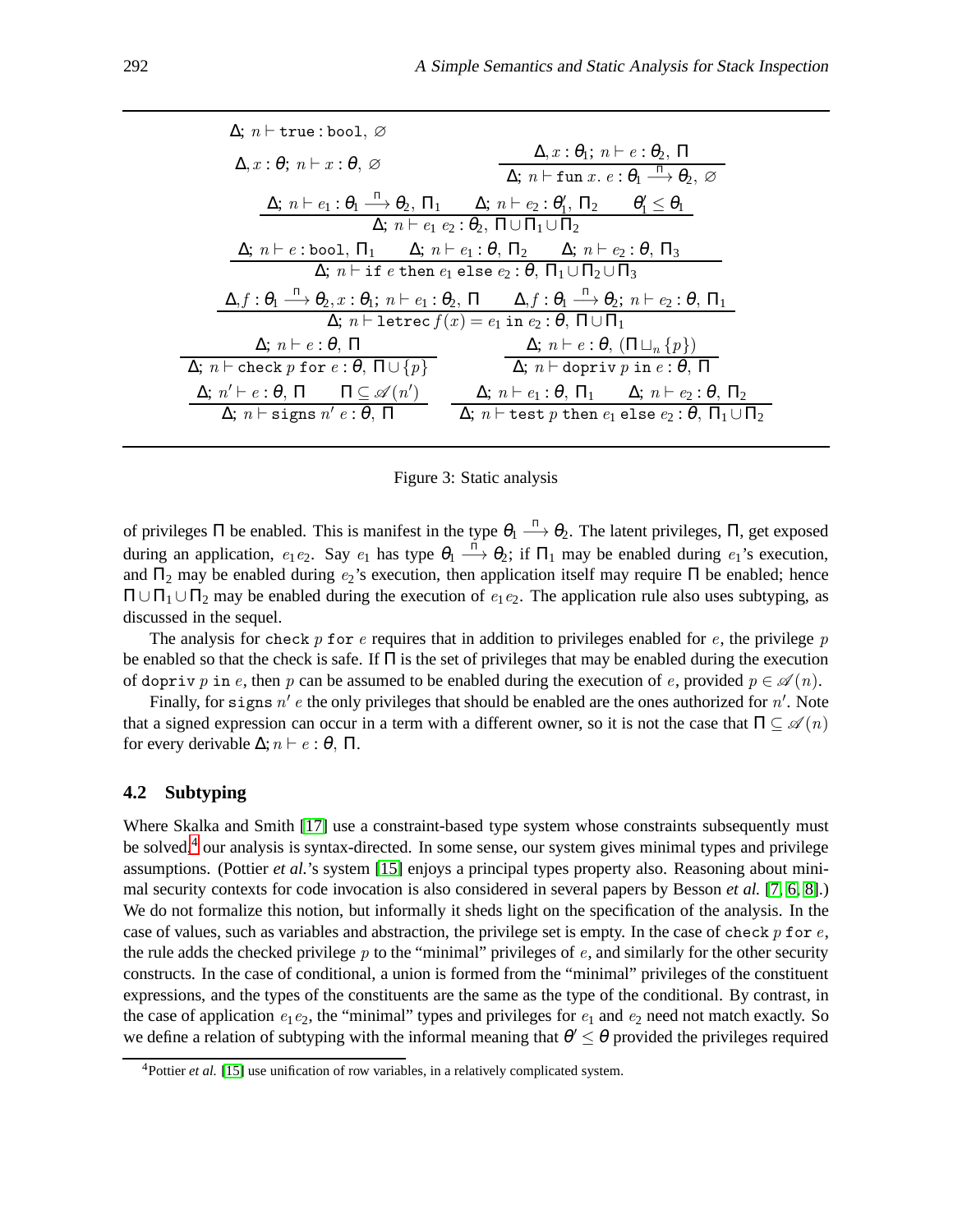by  $\theta'$  are contained in those required by  $\theta$ . This is significant only in case  $e_2$  has functional type, in which case the latent privileges of  $e_2$  should be among those of  $e_1$ .

Subtyping is defined as the least relation  $\leq$  with bool  $\leq$  bool and, for arrow types,  $\theta_1 \stackrel{\Pi_1}{\longrightarrow} \theta_1' \leq$  $\theta_2 \stackrel{\Pi_2}{\longrightarrow} \theta_2'$  provided  $\theta_2 \le \theta_1$ ,  $\theta_1' \le \theta_2'$ , and  $\Pi_1 \subseteq \Pi_2$ .

To relate the semantics to the static analysis, we need the ordinary type  $\theta^*$  obtained by erasing annotations. This is defined by induction on  $\theta$ , to wit: bool<sup>\*</sup> = bool and  $(\theta_1 \stackrel{\Pi}{\longrightarrow} \theta_2)^* = \theta_1^* \to \theta_2^*$ . It is easy to show that if  $\theta_1 \le \theta_2$ , then  $\theta_1^* = \theta_2^*$ .

Due to subtyping, an expression can have more than one annotated type and satisfy more than one judgement. But a derivable judgement  $\Delta$ ;  $n \vdash e : \theta$ ,  $\Pi$  has only one derivation, which is dictated by the structure of e. Proofs in the sequel will go by "induction on e", meaning induction on the derivation of some judgement  $\Delta$ ;  $n \vdash e : \theta$ ,  $\Pi$ .

#### **4.3 Examples**

For any *n*, the expressions in the password example (Section [2.2\)](#page-4-0) can be analyzed as follows.

$$
\emptyset; n \vdash writepass: string \xrightarrow{\{w\}} void, \emptyset
$$
  

$$
\emptyset; n \vdash passwd: string \xrightarrow{\{p\}} void, \emptyset
$$
  

$$
\emptyset; n \vdash use: void, \emptyset
$$

This confirms that use is safe. On the other hand, there is no  $\Pi$  such that  $\varnothing$ ;  $n \vdash bad1$  : void,  $\Pi$  or  $\emptyset$ ;  $n \vdash bad2$ : void,  $\Pi$ . Such  $\Pi$  must satisfy  $w \in \Pi$  for the application of write pass, owing to the rules for application and for dopriv in . And  $\Pi$  must satisfy  $\mathscr{A}(user) \subseteq \Pi$  by the rule for signs.

Here is another example, inspired by ones in Skalka and Smith [\[17\]](#page-24-3). Define the following standard expressions:

$$
lp = \text{fun } f. \text{ signs } n \text{ (fun } x. \text{ signs } n \text{ (dopriv } p \text{ in } (f x))\text{)}
$$
\n
$$
cp = \text{fun } x. \text{ signs } n \text{ (check } p \text{ for } x\text{)}
$$

The reader can verify that one analysis for  $cp$  is given by the typing  $\Delta; n \vdash cp : (bool \xrightarrow{p} bool), \varnothing$  and that the typing demands  $p \in \mathcal{A}(n)$ . Similarly, the reader can verify that one possible analysis for lp is given by the typing  $\Delta; n \vdash lp : (bool \xrightarrow{p} bool) \xrightarrow{\emptyset} (bool \xrightarrow{\emptyset} bool), \emptyset.$ 

For all  $P \in \mathcal{P}(\text{Privileges})$ , for all  $h : \Delta^*$ , we can show (omitting types and some steps),

$$
\begin{array}{rcl}\n[[lp]\!] nPh & = & \lambda P_1.\ \lambda\ d_1.\ \lambda\ P_2.\ \lambda\ d_2.\ \llbracket \text{dopriv}\ p\ \text{in}\ f\ x \rrbracket n(P_2\cap \mathscr{A}(n))[h\ |\ f\mapsto d_1,x\mapsto d_2] \\
& = & \{\text{letting}\ P_3 = P_2\cap \mathscr{A}(n)\} \\
& \lambda\ P_1.\ \lambda\ d_1.\ \lambda\ P_2.\ \lambda\ d_2.\ d_1(P_3\sqcup_n\{p\})d_2 \\
[\![cp]\!] nPh & = & \lambda P_1'.\ \lambda\ d_1'.\ \text{if}\ p\in (P_1'\cap \mathscr{A}(n))\ \text{then}\ [\![x]\!] n(P_1'\cap \mathscr{A}(n))[h\ |\ x\mapsto d_1']\ \text{else}\ \star \\
& = & \lambda\ P_1'.\ \lambda\ d_1'.\ \text{if}\ p\in (P_1'\cap \mathscr{A}(n))\ \text{then}\ d_1'\ \text{else}\ \star\n\end{array}
$$

Let  $F = ||lp||nPh$ , let  $d = ||cp||nPh$ , and let  $G = ||(lp cp)||nPh$ . Then

$$
\begin{array}{rcl}\n\llbracket (\ln cp) \rrbracket nPh & = & FPd \\
& = & \lambda P_2. \lambda d_2. \text{ if } p \in ((P_3 \sqcup_n \{p\}) \cap \mathscr{A}(n)) \text{ then } d_2 \text{ else } \star \\
& = & \lambda P_2. \lambda d_2. \text{ d}_2 \text{ because } p \in \mathscr{A}(n) \\
\llbracket (\ln cp) \text{true} \rrbracket nPh & = & GP(\llbracket \text{true} \rrbracket nPh) \\
& = & \text{true}\n\end{array}
$$

Hence  $(lp \; cp)$ true is safe in any environment and typable as  $\Delta; n \vdash (lp \; cp)$ true : bool,∅.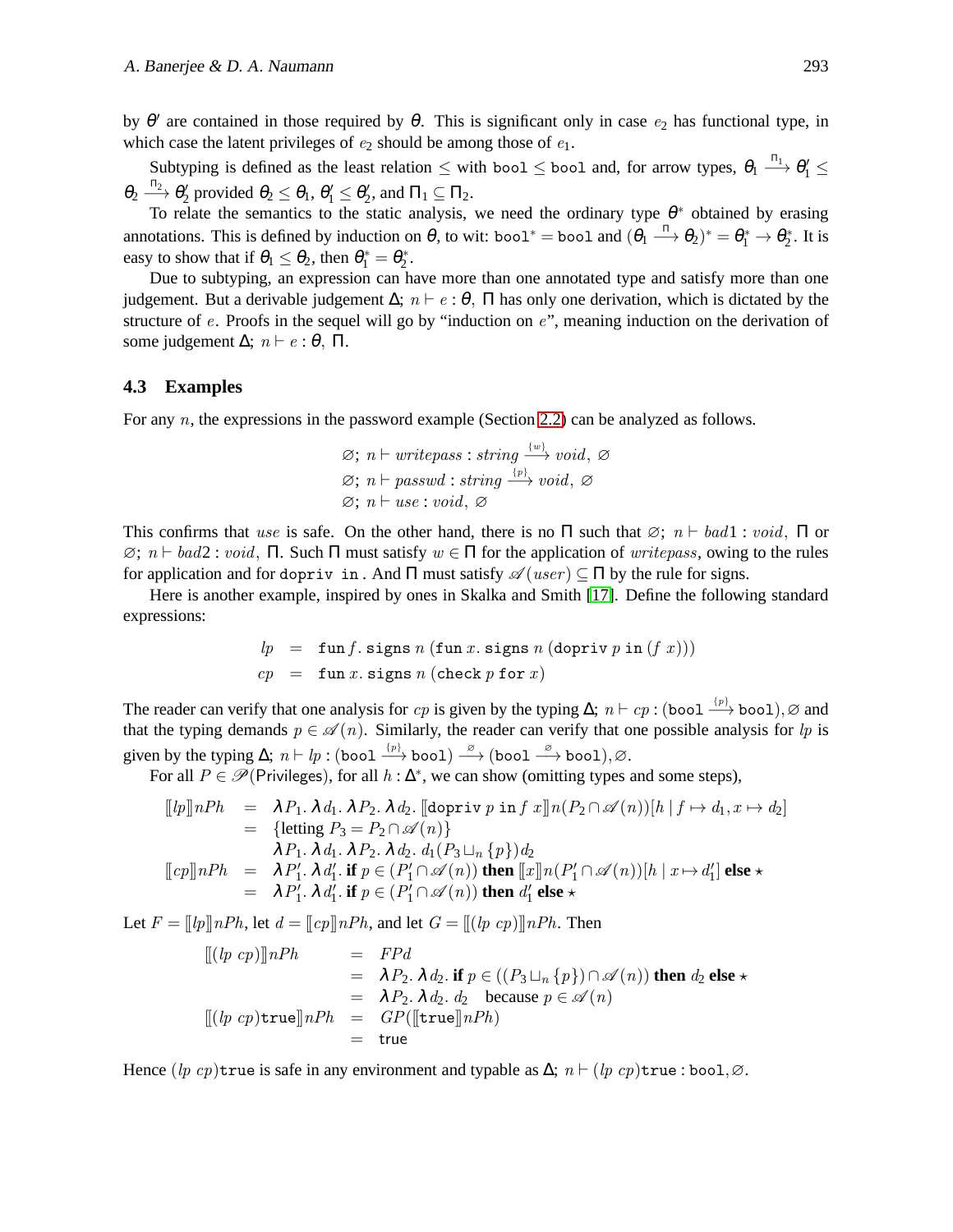#### <span id="page-10-1"></span>**4.4 Safety of the analysis**

**Theorem 4.1 (Safety)** Suppose  $\emptyset$ ;  $n \vdash e : \theta$ ,  $\Pi$  is derivable. Then for all  $P \in \mathcal{P}$ (Privileges) with  $\Pi \subseteq P$ , it is the case that  $[\![\varnothing \vdash e : \theta^*]\!] n P\{\} \neq \star$ .

**Proof:** Immediate consequence of Lemma [4.5](#page-10-0) below. ■

In order to serve as an adequate induction hypothesis, the lemma strengthens the theorem by allowing judgements with non-empty contexts. But this is not enough. Values at arrow types are functions that depend on privilege sets. As induction hypothesis for the case of application we require these functions be safe with respect to the privilege set  $\Pi$  annotating their type.

**Definition 4.2** For each annotated type  $\theta$  the predicate safe  $\theta$  on  $[\![\theta^*]\!]_{\perp \star}$  is defined as follows: safe  $\theta(\perp) \Leftrightarrow$  true and safe  $\theta(\star) \Leftrightarrow$  false for all  $\theta$ . For values other than  $\perp$  and  $\star$ , the definition is by induction on structure of  $\theta$ .

> safe boo $\mathtt{l}(b)$   $\qquad \Leftrightarrow \quad$  true safe  $(\theta_1 \stackrel{\Pi}{\longrightarrow} \theta_2)(f) \Leftrightarrow \forall P \in \mathscr{P}(\text{Privileges}). \forall d \in [\![\theta_1^*]\!]$ .  $\Pi \subseteq P \wedge$ safe  $\theta_1(d) \Rightarrow$  safe  $\theta_2(f P d)$

The predicate safe  $\Delta$  on  $[\![\Delta^*]\!]$  is defined by safe  $\Delta(h) \Leftrightarrow \forall x\in dom(h)$ .safe $(\Delta.x)(h.x)$ . Recall that  $h.x\neq$  $\perp$  and  $h.x \neq \star$ , because  $\perp \notin \llbracket t \rrbracket$  and  $\star \notin \llbracket t \rrbracket$ , for all t.

<span id="page-10-2"></span>**Fact 4.3**  $\theta \le \theta'$  and safe  $\theta$  d imply safe  $\theta'$  d.

**Proof:** By induction on derivation of  $\theta \le \theta'$ . The result is clear for bool  $\le$  bool. For  $(\theta_1 \stackrel{\Pi}{\longrightarrow} \theta_2) \le$  $(\theta_1')$  $\stackrel{\Pi'}{\longrightarrow} \theta'_2$ ), assume safe  $(\theta_1 \stackrel{\Pi}{\longrightarrow} \theta_2)$   $f$ . To show safe  $(\theta'_1$  $\stackrel{\Pi'}{\longrightarrow} \theta'_2$  f, consider any  $P \in \mathscr{P}$  (Privileges), such that  $\Pi' \subseteq P$ , and any  $d \in [\![\theta'_1\!]$ <sup>\*</sup>]] with safe  $θ'_{1}$  d. From the subtyping, we know that  $\Pi \subseteq \Pi'$ , hence  $\Pi\subseteq P$ . Moreover, by induction on derivation of  $\theta'_1\leq\theta_1$ , we obtain safe  $\theta'_1$  d implies safe  $\theta_1$  d. Hence from assumption safe  $(\theta_1 \stackrel{\Pi}{\longrightarrow} \theta_2)$  f, we obtain safe  $\theta_2(fPd)$  holds. Now by induction on derivation  $\theta_2 \leq \theta_2'$ , we obtain safe  $\theta_2'(fPd)$ .

<span id="page-10-3"></span>**Lemma 4.4** The predicate safe preserves lubs. That is, for any  $\theta$ , let  $u : \mathbb{N} \to [\![\theta^*]\!]_{\perp}$  be an ascending chain. Then,  $\forall i.$ safe  $\theta\ (u_i)$  implies safe  $\theta\ (\bigsqcup_i u_i).$ 

**Proof:** By structural induction on  $\theta$ . When  $\theta = \text{bool}$ , the assumption safe  $\theta(u_i)$  implies  $u_i \neq \infty$  for each  $i$ , so  $\bigsqcup_i u_i$  is true or false or  $\bot$ . Thus the result holds by definition safe.

When  $\theta = (\theta_1 \stackrel{\Pi}{\longrightarrow} \theta_2)$ , assume  $P \in \mathscr{P}(\text{Privileges})$  and  $d \in [\![\theta_1^*]\!]$ , such that  $\Pi \subseteq P$  and safe  $\theta_1(d)$ . Then, from assumption safe  $(\theta_1 \stackrel{\Pi}{\longrightarrow} \theta_2)$   $u_i$  we obtain safe  $\theta_2$   $(u_iPd)$  holds for every  $i.$  By the induction hypothesis on  $\theta_2$ , we get safe  $\theta_2$  ( $\bigsqcup_i (u_i P d)$ ). Lubs are pointwise, so we get safe  $\theta_2$  (( $\bigsqcup_i u_i) P d$ ).

<span id="page-10-0"></span>**Lemma 4.5** Suppose  $\Delta$ ;  $n \vdash e : \theta$ ,  $\Pi$  is derivable. Then for all  $P \in \mathcal{P}$ (Privileges), for all  $h \in [\![\Delta^*]\!]$ , if safe  $\Delta(h)$  and  $\Pi \subseteq P$  then safe  $\theta$  ( $\Vert \Delta^* \vdash e : \theta^* \Vert nPh$ ).

Theorem [4.1](#page-10-1) follows from the lemma because safe  $\mathcal{O}\{\}$  and safe  $\theta(\mathcal{O} \mid e : \theta^* \| nP\{\})$  implies  $[\![\varnothing \vdash e:\theta^*]\!] n P\{\}\neq \star.$ 

Another consequence of the lemma is that the language admits additional constants at all types, declared in an initial context  $D_0$ , provided the corresponding initial environment assigns a safe meaning to each identifier in  $D_0$ .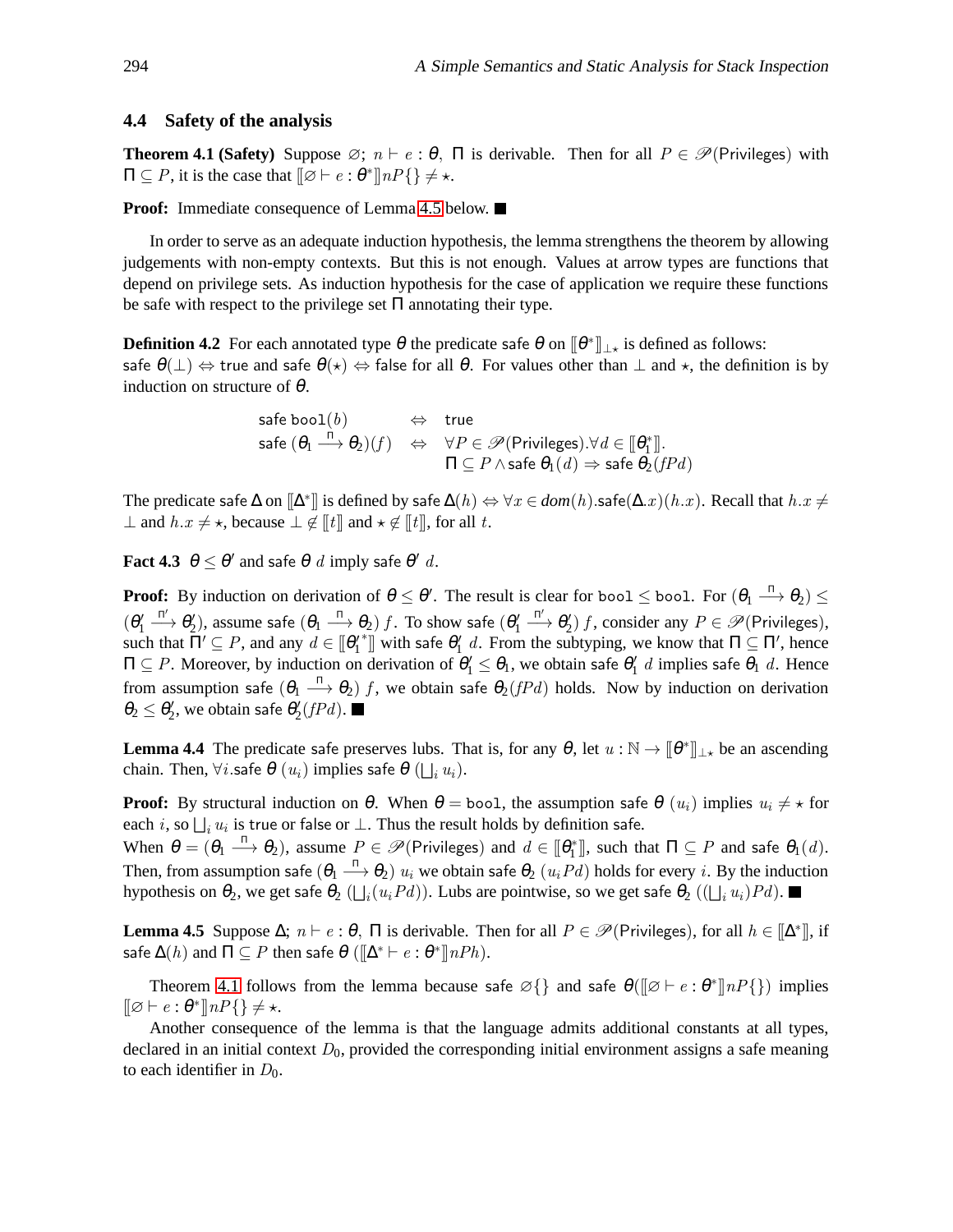**Proof:** of Lemma. Go by induction on the typing derivation,  $\Delta$ ;  $n \vdash e : \theta$ ,  $\Pi$ . Throughout, we assume  $P \in \mathscr{P}(\text{Privileges})$  and  $h \in [\![\Delta^*]\!]$  and safe  $\Delta(h)$  and  $\Pi \subseteq P$ , and also let  $u = [\![\Delta^* \vdash e : \theta^*]\!] nPh$  for each case of e.

- Case true: Then,  $u =$  true so safe bool(u) by definition safe.
- Case x: Then,  $u = h.x$  and safe  $\theta(h.x)$  follows, by definition safe, from the assumption safe  $\Delta(h)$ .
- Case if e then  $e_1$  else  $e_2$ : Then  $\Pi_1 \cup \Pi_2 \cup \Pi_3 \subseteq P$ , and

$$
u = \textbf{if } b \textbf{ then } [\![\Delta^* \vdash e_1 : \theta^* \!] \, nPh \textbf{ else } [\![\Delta^* \vdash e_2 : \theta^* \!] \, nPh
$$

where  $b = [\Delta^* \vdash e : \text{bool}] \, nPh$ . By the induction hypothesis on the typing derivation of e, noting that  $\Pi_1 \subseteq P$ , we have safe bool(b) and hence  $b \neq \star$ . If  $b = \perp$  then  $u = \perp$  and  $\perp$  is safe. Otherwise,  $b =$  true or  $b =$  false. In the former case, by the induction hypothesis on the typing derivation of  $e_1$ , noting that  $\Pi_2 \subseteq P$ , we have safe  $\theta(u)$ . The case of  $b =$  false is symmetric.

- Case fun x. e: Then  $u = \lambda P'$ .  $\lambda d$ .  $[\Delta^*, x : \theta_1^* \vdash e : \theta_2^*] \ln P' [h \mid x \mapsto d]$ . Thus  $u \neq \star$ . To prove safe  $(\theta_1 \stackrel{\pi}{\longrightarrow} \theta_2)(u)$ , consider any  $P'' \in \mathscr{P}(\mathsf{Privileges})$  and any  $d' \in [\![\theta_1^*]\!]$  such that  $\Pi \subseteq P''$ and safe  $\theta_1(d')$ , to show safe  $\theta_2(uP''d')$ . By semantics,  $uP''d' = [\Delta^*, x:\theta_1^* \vdash e:\theta_2^*] \ln P''[h]$  $x \mapsto d'$ , so the induction hypothesis for e yields safe  $\theta_2(uP''d')$  provided that  $\Pi \subseteq P''$  and safe  $(\Delta,x:\theta_1)[h\ |\ x \mapsto d']$ . We have  $\Pi\subseteq P''$  by assumption, and safe  $(\Delta,x:\theta_1)[h\ |\ x \mapsto d']$  follows from safe  $\Delta(h)$  and safe  $\theta_1(d').$
- Case  $e_1$   $e_2$ : Let  $f = [\Delta^* \vdash e_1 : \theta_1^* \to \theta_2^*]$  nPh and  $d = [\Delta^* \vdash e_2 : \theta_1'$ <sup>\*</sup>]] $nPh$ , so that  $u = fPd$ . (Recall that  $\theta'_1 \leq \theta_1$  implies  $\theta'^*_1 = \theta^*_1$  so the application  $f P d$  makes sense.) From safety of h and the assumption  $\Pi \cup \Pi_1 \cup \Pi_2 \subseteq P$ , we get by induction on  $e_1$  that safe  $(\theta_1 \stackrel{\Pi}{\longrightarrow} \theta_2)(f)$ , and we get safe  $\theta'_1(d)$  by induction on  $e_2$ . By  $\theta'_1 \le \theta_1$  and Fact [4.3](#page-10-2) we have safe  $\theta'_1(d) \Rightarrow$  safe  $\theta_1(d)$ . Then by definition safe  $(\theta_1 \stackrel{\Pi}{\longrightarrow} \theta_2)(f)$  we get safe  $\theta_2(f Pd).$
- Case letrec  $f(x) = e_1$  in  $e_2$ : Then,  $\Pi \cup \Pi_1 \subseteq P$ . Now  $u = [\Delta^*, f : \theta_1^* \to \theta_2^* \vdash e_2 : \theta^*] \ln P[h | f \mapsto fix G]$ , where

$$
G(g) = \lambda P'. \lambda d. \; [\![\Delta^*, f:\theta^*_1 \to \theta^*_2, x:\theta^*_1 \vdash e_1:\theta^*_2]\!] \cdot nP'[h \mid f \mapsto g, x \mapsto d]
$$

To get safe  $\theta(u)$  by induction for  $e_2$ , we need  $\Pi_1 \subseteq P$  and

$$
\mathsf{safe}\ (\Delta, f:\theta_1 \overset{\Pi}{\longrightarrow} \theta_2)[h \ | \ f \!\mapsto\! f\!ix\ G]
$$

The former follows from the assumption  $\Pi \cup \Pi_1 \subseteq P$ . The latter follows from assumption, safe  $\Delta(h)$ , and safe  $(\theta_1 \stackrel{\Pi}{\longrightarrow} \theta_2)$  *(fix G*). We proceed to show safety of *fix G*.

Now  $\mathit{fix}~ G = \bigsqcup_i g_i$ , where  $g_0 = \lambda P''$ .  $\lambda$   $d \in [\![\theta^*_1]\!]$ .  $\bot$  and  $g_{i+1} = G(g_i)$ . And, safe  $(\theta_1 \stackrel{\Pi}{\longrightarrow} \theta_2)(\mathit{fix}~ G)$ is a consequence of the following claim:

<span id="page-11-0"></span>
$$
\forall i. \text{ safe } (\theta_1 \xrightarrow{\Pi} \theta_2)(g_i) \tag{2}
$$

Then from Lemma [4.4,](#page-10-3) we get safe  $(\theta_1 \stackrel{\Pi}{\longrightarrow} \theta_2)(\bigsqcup_i g_i)$ . It remains to show [\(2\)](#page-11-0), for which we proceed by induction on  $i$ .

Base case: Show safe  $(\theta_1 \stackrel{\Pi}{\longrightarrow} \theta_2)(g_0)$ . Assume any  $P'' \in \mathscr{P}(\text{Privileges})$  and any  $v \in [\![\theta_1^*]\!]$ , such that  $\Pi \subseteq P''$  and safe  $\theta_1(v)$ . Then  $g_0P''v = \bot \neq \star$  and safe  $\theta_2(g_0P''v)$  holds.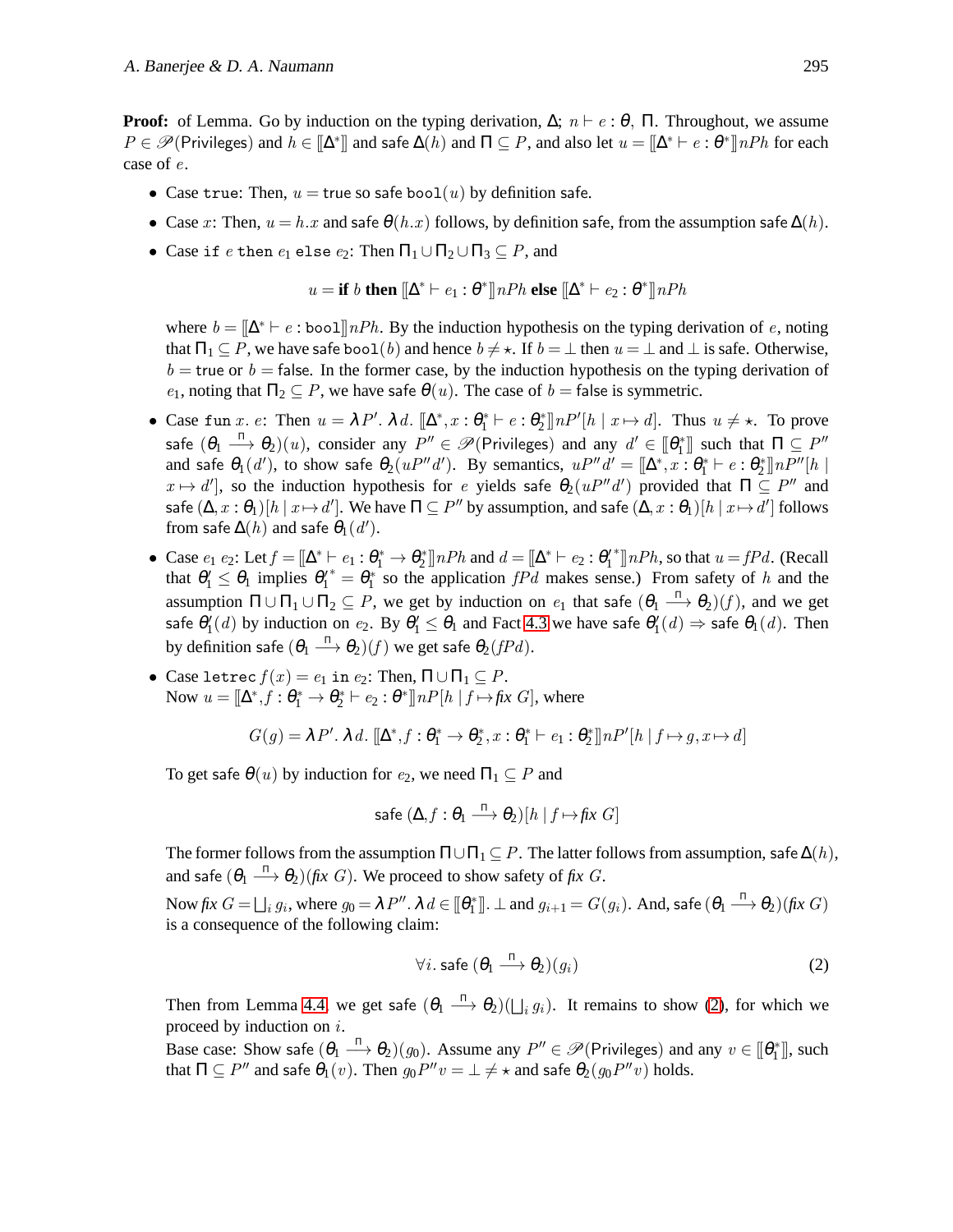Induction step: Assume safe  $(\theta_1 \stackrel{\Pi}{\longrightarrow} \theta_2)(g_i)$ , to show safe  $(\theta_1 \stackrel{\Pi}{\longrightarrow} \theta_2)(g_{i+1})$ . Now  $g_{i+1} = G(g_i) = \lambda P'. \lambda d. \llbracket \Delta^*, f : \theta_1^* \to \theta_2^*, x : \theta_1^* \vdash e_1 : \theta_2^* \rrbracket nP[h \mid f \mapsto g_i, x \mapsto d].$  Assume any  $P'' \in \mathscr{P}(\text{Privileges})$  and  $v \in [\![\theta_1^*]\!]$ , such that  $\Pi \subseteq P''$  and safe  $\theta_1(v)$ . Then

 $g_{i+1}P''(v) = [\Delta^*, f : \theta_1^* \to \theta_2^*, x : \theta_1^* \vdash e_1 : \theta_2^*] \cap P''[h | f \mapsto g_i, x \mapsto v]$ 

Note that safe  $(\Delta, f : \theta_1 \stackrel{\Pi}{\longrightarrow} \theta_2, x : \theta_1)[h | f \mapsto g_i, x \mapsto v]$ . Therefore, by the main induction hypothesis on the typing derivation  $\Delta, f : \theta_1 \stackrel{\Pi}{\longrightarrow} \theta_2, x : \theta_1; n \vdash e_1 : \theta_2$ ,  $\Pi$ , since  $\Pi \subseteq P$ , we obtain safe  $\theta_2(g_{i+1}P''v)$ .

- Case signs n' e: Then  $\Pi \subseteq P$  and  $u = [\Delta^* \vdash e : \theta^*] \ln^{\prime}(P \cap \mathscr{A}(n'))h$ . The induction hypothesis on the typing derivation of e can be used to obtain safe  $\theta(u)$ , because  $\Pi \subseteq (P \cap \mathscr{A}(n'))$  which follows from assumption  $\Pi \subseteq P$  and side condition  $\Pi \subseteq \mathscr{A}(n')$  on the antecedent  $\Delta; n' \vdash e : \theta, \Pi$ of  $\Delta$ ;  $n \vdash$  signs  $n' e : \theta$ ,  $\Pi$ .
- Case dopriv p in e: Then  $\Pi \subseteq P$  and  $u = [\Delta^* \vdash e : \theta^*] \ln(P \sqcup_n \{p\})h$ . By the induction hypothesis for e, noting that  $(\Pi \sqcup_n \{p\}) \subseteq (P \sqcup_n \{p\})$ , we have safe  $\theta(u)$ .
- Case check  $p$  for  $e$ :

Then  $\Pi \cup \{p\} \subseteq P$ , hence  $p \in P$ . Now  $u = \textbf{if } p \in P$  then  $[\![\Delta^* \vdash e : \theta^* \!]$  *nPh* else  $\star$ . Since  $p \in P$ , we have,  $u = [\Delta^* \vdash e : \theta^*]$  nPh and, by the induction hypothesis on the typing derivation of e, we have safe  $\theta(u)$ .

• Case test p then  $e_1$  else  $e_2$ : Then  $\Pi_1 \cup \Pi_2 \subseteq P$  and

$$
u = \textbf{if } p \in P \textbf{ then } [\![ \Delta^* \vdash e_1 : \theta^* ]\!] \text{ } nPh \textbf{ else } [\![ \Delta^* \vdash e_2 : \theta^* ]\!] \text{ } nPh
$$

We have two cases. Suppose  $p \in P$ . Then, by induction hypothesis on typing derivation of  $e_1$  and noting that  $\Pi_1 \subseteq P$ , we have  $u = [\Delta^* \vdash e_1 : \theta^*] \cap Ph$  and safe  $\theta(u)$ . The case where  $p \notin \mathscr{P}$ , is symmetric.

# <span id="page-12-0"></span>**5 Some program transformations**

Using the eager semantics it is straightforward to justify program transformations that can be used for optimization. This section shows how checks can be eliminated from the password example and also considers the proofs of some primitive equations from Fournet and Gordon's work [\[11\]](#page-24-7).

#### <span id="page-12-1"></span>**5.1 Transformations that eliminate checks**

First, we list a series of program transformations that move checking of privileges "outwards".

| if e then check $p$ for $e_1$ else check $p$ for $e_2$      | = check $p$ for if $e$ then $e_1$ else $e_2$                                            |
|-------------------------------------------------------------|-----------------------------------------------------------------------------------------|
| $e_1$ (check p for $e_2$ )                                  | $=$ check p for $e_1e_2$                                                                |
| test $p$ then $e_1$ else check $p$ for $e_2$                | = check p for test p then $e_1$ else $e_2$                                              |
| test $p'$ then check $p$ for $e_1$ else check $p$ for $e_2$ | $\epsilon = \text{ check } p \text{ for test } p' \text{ then } e_1 \text{ else } e_2.$ |
| letrec $f(x) = e_1$ in check p for $e_2$                    | = check p for letrec $f(x) = e_1$ in $e_2$                                              |
| check $p$ for check $p$ for $e$                             | $=$ check p for e                                                                       |

These are unconditional equalities, as the reader can verify using the denotational semantics (Figure [2\)](#page-7-1). We emphasize that this means extensional equality of the functions denoted by the two sides. In particular,  $e = e'$  means  $[CD \vdash e : t] \cap Ph = [CD \vdash e' : t] \cap Ph$  for all  $n, P, h$ . Corresponding to Fournet and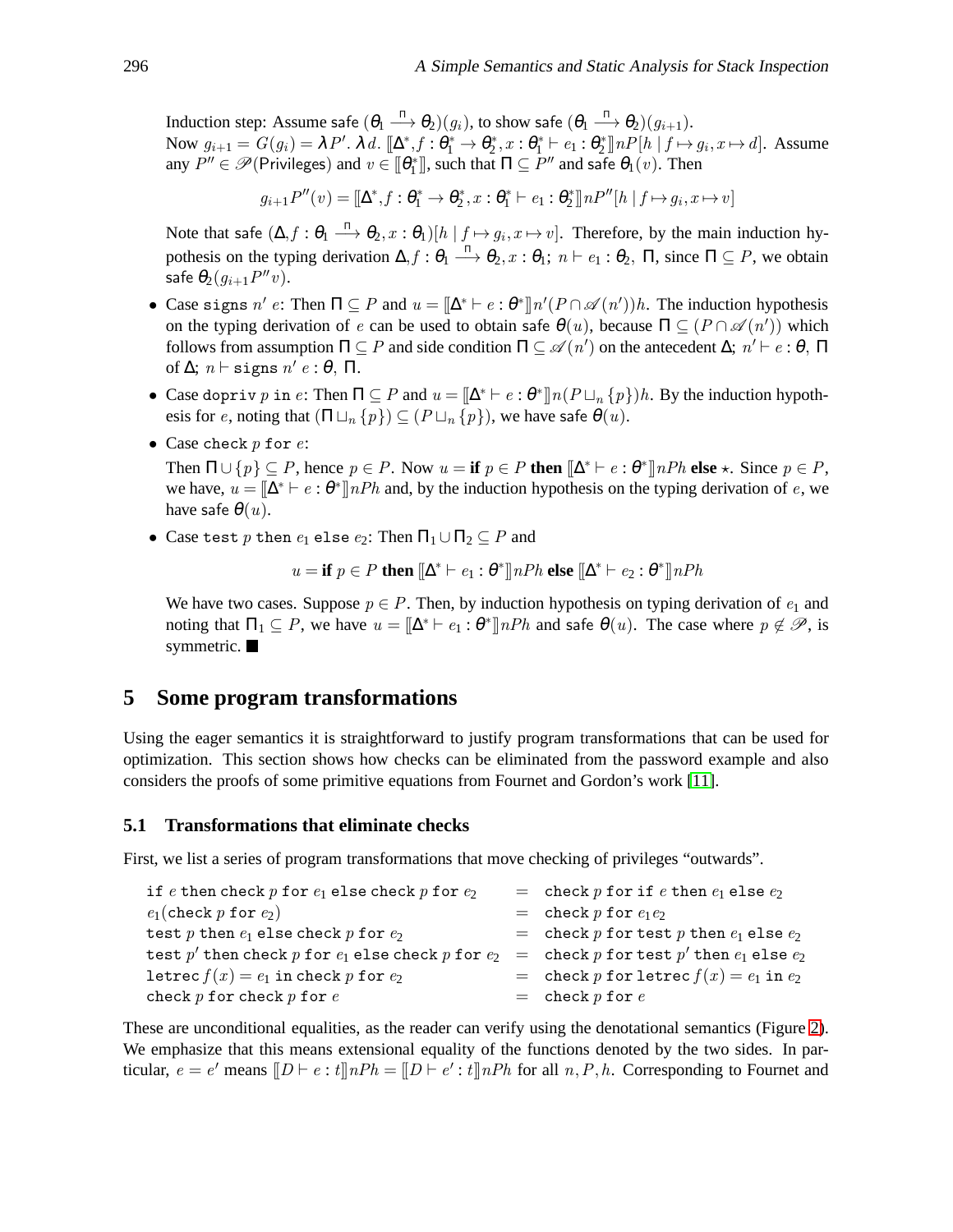Gordon one may consider a slightly weaker notion of equality where P ranges over subsets of  $\mathscr{A}(n)$ , as indicated by [\(1\)](#page-6-0) in Section [3.2.](#page-6-1) Later we encounter one transformation that only holds for that weaker equality.

Once checks have been moved outward, some can be eliminated. To eliminate a check, it must be known definitely to succeed, *e.g.*, because it has been enabled for an authorized principal. We give an example transformation of this kind in Theorem [5.4,](#page-14-0) formulated in terms of the following notions concerning expressions that do not depend on privilege  $p$ .

**Definition 5.1 (p-purity)** An expression e is p-pure if e has no sub-expressions of the form check  $p$  for  $e'$  or test  $p$  then  $e'$  else  $e''.$ 

For each type t we define semantic p-purity as a predicate pure p t on  $[[t]]_{\perp \star}$ , as follows: pure p  $t(\perp)$  ⇔ true and pure p  $t(\star)$  ⇔ true for all t. For values other than  $\perp$  and  $\star$ , the definition is by induction on structure of  $t$ .

> pure p bool $(b) \Leftrightarrow$  true pure  $p(t_1 \to t_2)(f) \Leftrightarrow \forall P \in \mathscr{P}(\text{Privileges}).\forall d \in [\![t_1]\!].$ pure  $p\,\,t_1(d)\Rightarrow$  pure  $p\,\,t_2(fPd)\wedge fPd=f(P-\{p\})d$

<span id="page-13-0"></span>Finally, for environment  $h \in [D]$  we define pure p  $D(h)$  iff pure p  $t(h.x)$  for all  $x : t$  in D.

**Lemma 5.2** Suppose  $u : \mathbb{N} \to [\![t_1 \to t_2]\!]$  is an ascending chain. Then  $\forall i$ . pure  $p(t_1 \to t_2)(u_i)$  implies pure  $p(t_1 \rightarrow t_2)(\sqcup_i u_i)$ .

<span id="page-13-1"></span>**Proof:** By definition of pure and since joins are given pointwise.

**Lemma 5.3** If e is p-pure and typable as  $D \vdash e : t$ , then for all  $n, P, h$  with pure p  $D(h)$  we have

$$
[[D \vdash e : t]] nPh = [[D \vdash e : t]] n (P - \{p\}) h
$$

and pure  $p t([D \vdash e : t] \mid nPh)$ .

**Proof:** By induction on e. We observe for any  $D, n, P, h$  with pure p  $D(h)$ 

- Case true: The equation is direct from the semantics, which is independent of  $P$ . For  $p$ -purity of true, the result holds by definition of pure  $p$  bool.
- Case x: the equation is direct from the semantics which is independent of P. For p-purity of  $[|D \vdash x : t]|nPh$ , the result holds by hypothesis on h.
- Case if  $e_1$  then  $e_2$  else  $e_3$ : straightforward use of induction.
- Case fun x.  $e$ : The equation holds because the semantics is independent of P. Purity holds by induction on e.
- Case  $e_1e_2$ : To show the equation, we use that  $[|D \vdash e_1]|$  is p-pure, which holds by induction. To show purity, we again use purity of  $e_1$  as well as purity of  $e_2$ .
- Case letrec  $f(x) = e_1$  in  $e_2$ : By induction on  $e_2$ , using Lemma [5.2.](#page-13-0)
- Case signs n' e: The equation is direct from semantics, using the fact that  $(P \cap \mathscr{A}(n')) \{p\} =$  $(P - \{p\}) \cap \mathscr{A}(n').$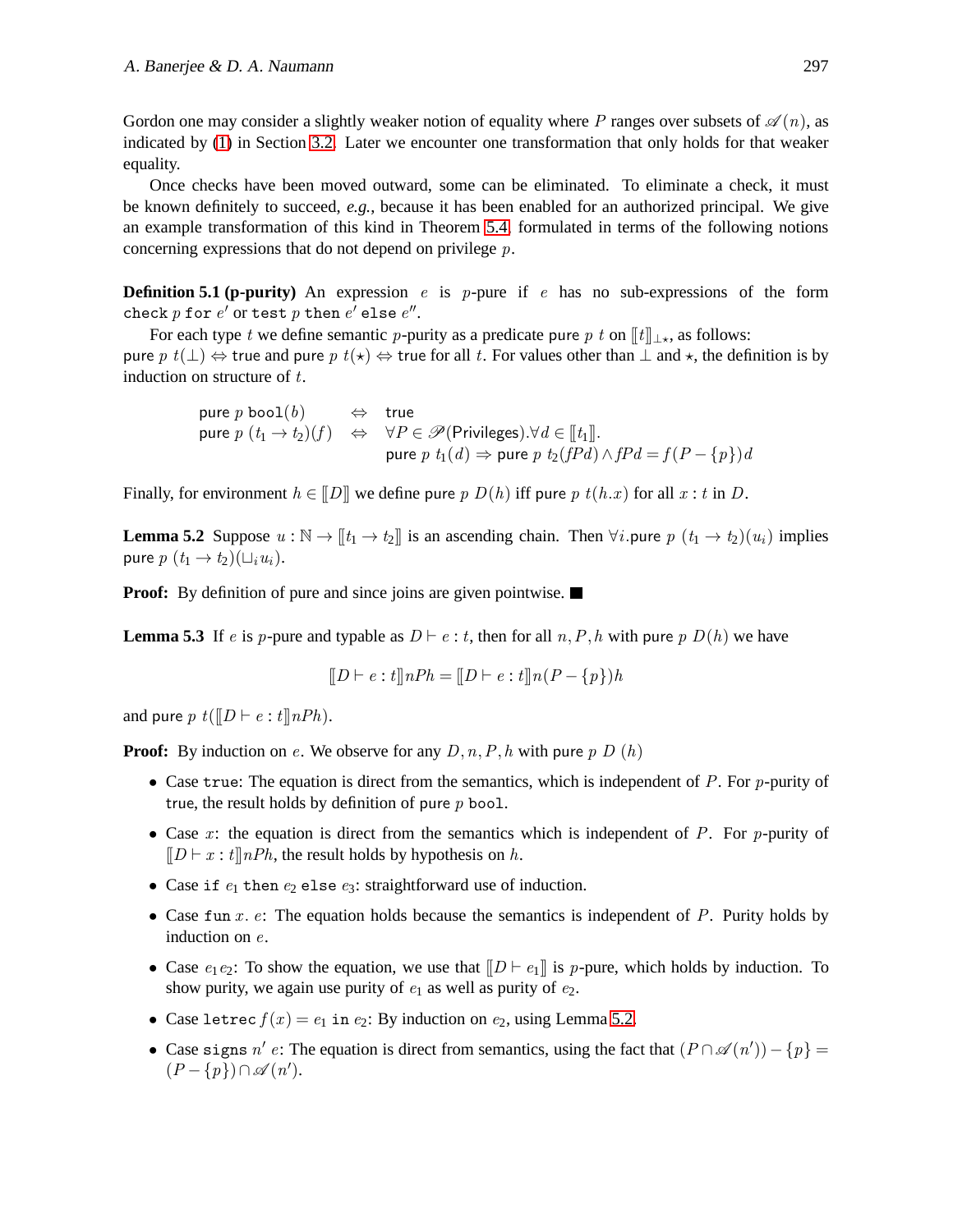• Case dopriv  $p'$  in  $e$ : We first consider the case where  $p'$  is distinct from  $p$ . We have

$$
\begin{array}{lll}\n[D \vdash \text{dopriv } p' \text{ in } e : t]\n\end{array}\n\begin{array}{lll}\nD \vdash e : t]\n\end{array}\n\begin{array}{lll}\nD \vdash e : t]\n\end{array}\n\begin{array}{lll}\nP \vdash e : t]\n\end{array}\n\begin{array}{lll}\nP \vdash e : t]\n\end{array}\n\begin{array}{lll}\nP \vdash e : t]\n\end{array}\n\begin{array}{lll}\nP \vdash e : t]\n\end{array}\n\begin{array}{lll}\nP \vdash e : t]\n\end{array}\n\begin{array}{lll}\nP \vdash e : t]\n\end{array}\n\begin{array}{lll}\nP \vdash e : t]\n\end{array}\n\begin{array}{lll}\nP \vdash e : t]\n\end{array}\n\begin{array}{lll}\nP \vdash e : t]\n\end{array}\n\begin{array}{lll}\nP \vdash e : t]\n\end{array}\n\begin{array}{lll}\nP \vdash e : t]\n\end{array}\n\begin{array}{lll}\nP \vdash e : t]\n\end{array}\n\begin{array}{lll}\nP \vdash e : t]\n\end{array}\n\begin{array}{lll}\nP \vdash e : t]\n\end{array}\n\begin{array}{lll}\nP \vdash e : t]\n\end{array}\n\begin{array}{lll}\nP \vdash e : t]\n\end{array}\n\begin{array}{lll}\nP \vdash e : t]\n\end{array}\n\begin{array}{lll}\nP \vdash e : t]\n\end{array}\n\end{array}\n\begin{array}{lllll}\nP \vdash e : t]\n\end{array}\n\end{array}\n\end{array}
$$

In case  $p'$  is  $p$  we have

$$
\begin{array}{lll}\n[D \vdash \text{dopriv } p \text{ in } e : t]\n\end{array} \n\begin{array}{lll}\nD \vdash e : t]\n\end{array} \n\begin{array}{lll}\nnPh \\
\text{semantics} \\
= & [D \vdash e : t]\n\end{array} \n\begin{array}{lll}\nn(P \sqcup_n \{p\})h \\
= & [D \vdash \text{dopriv } p \text{ in } e : t]\n\end{array} \n\begin{array}{lll}\nnp \rightarrow h \\
p \rightarrow h\n\end{array} \n\begin{array}{lll}\n\text{semantics} \\
\text{semantics}\n\end{array}
$$

The middle step is by cases on whether  $p \in \mathscr{A}(n)$ . If it is, the step holds by simply by definition of  $\Box_n$ . If not, the step holds by induction on e.

- Case check  $p'$  for  $e$ : Here  $p'$  is distinct from  $p$ , by  $p$ -purity. We observe
	- $[\![D \vdash \texttt{check}\ p'\ \texttt{for}\ e\mathbin{:} t]\!] \textit{nPh}$  $=$  **if**  $p' \in P$  **then**  $[|D \vdash e : t]|nPh$  **else**  $\star$  semantics  $=$  **if**  $p' ∈ P - {p}$  **then**  $[D ⊢ e : t] n(P - {p}) h$  **else**  $\star$   $p', p$  distinct, ind. for e  $=$   $[$ D  $\vdash$  check  $p'$  for  $e:t$ ] $n(P - {p})h$
- Case test  $p'$  then  $e_1$  else  $e_2$ : Again,  $p'$  is distinct from  $p$ , and the argument is similar to check.

<span id="page-14-0"></span>**Theorem 5.4** For all n, all  $p \in \mathcal{A}(n)$ , and all p-pure closed terms e

signs n dopriv p in check p for  $e = \text{signs } n e$ 

**Proof:** Let  $h$  be the empty environment, for  $e$  which is closed. We observe for any  $n', P$ :

| $\lbrack \lbrack \text{signs }n \text{ dopriv }p \text{ in check }p \text{ for } e \rbrack \rbrack n' Ph$  |                                              |
|------------------------------------------------------------------------------------------------------------|----------------------------------------------|
| $=$ $\lceil \text{dopriv } p \text{ in check } p \text{ for } e \rceil n (\mathscr{A}(n) \cap P) h \rceil$ | semantics                                    |
| $=$ [check p for $e \mid n((\mathscr{A}(n) \cap P) \sqcup_n \{p\}) h$                                      | semantics                                    |
| $=$ [check p for $e \ln((\mathscr{A}(n) \cap P) \cup \{p\})h$                                              | $\det \Box_n$ , using $p \in \mathscr{A}(n)$ |
| $=$ $[ e ]   n ( (\mathscr{A} (n) \cap P) \cup \{ p \}) h$                                                 | semantics                                    |
| $=$ $\lbrack\lbrack e \rbrack\rbrack n(\mathscr{A}(n) \cap P)h$                                            | $e$ and $h$ are $p$ -pure, Lemma 5.3         |
| $=$ [signs <i>n</i> e] <i>n'Ph</i>                                                                         | semantics                                    |

In the penultimate step, two uses are needed for the lemma: to remove p and, in the case that  $p \in P$ , to add it back.

<span id="page-14-1"></span>In order to deal with the password example we need the following conditional equivalence.

**Theorem 5.5** For all *n*, all  $p \in \mathcal{A}(n)$ , and all terms *e* 

signs n check  $p$  for  $e$  = check  $p$  for signs  $n e$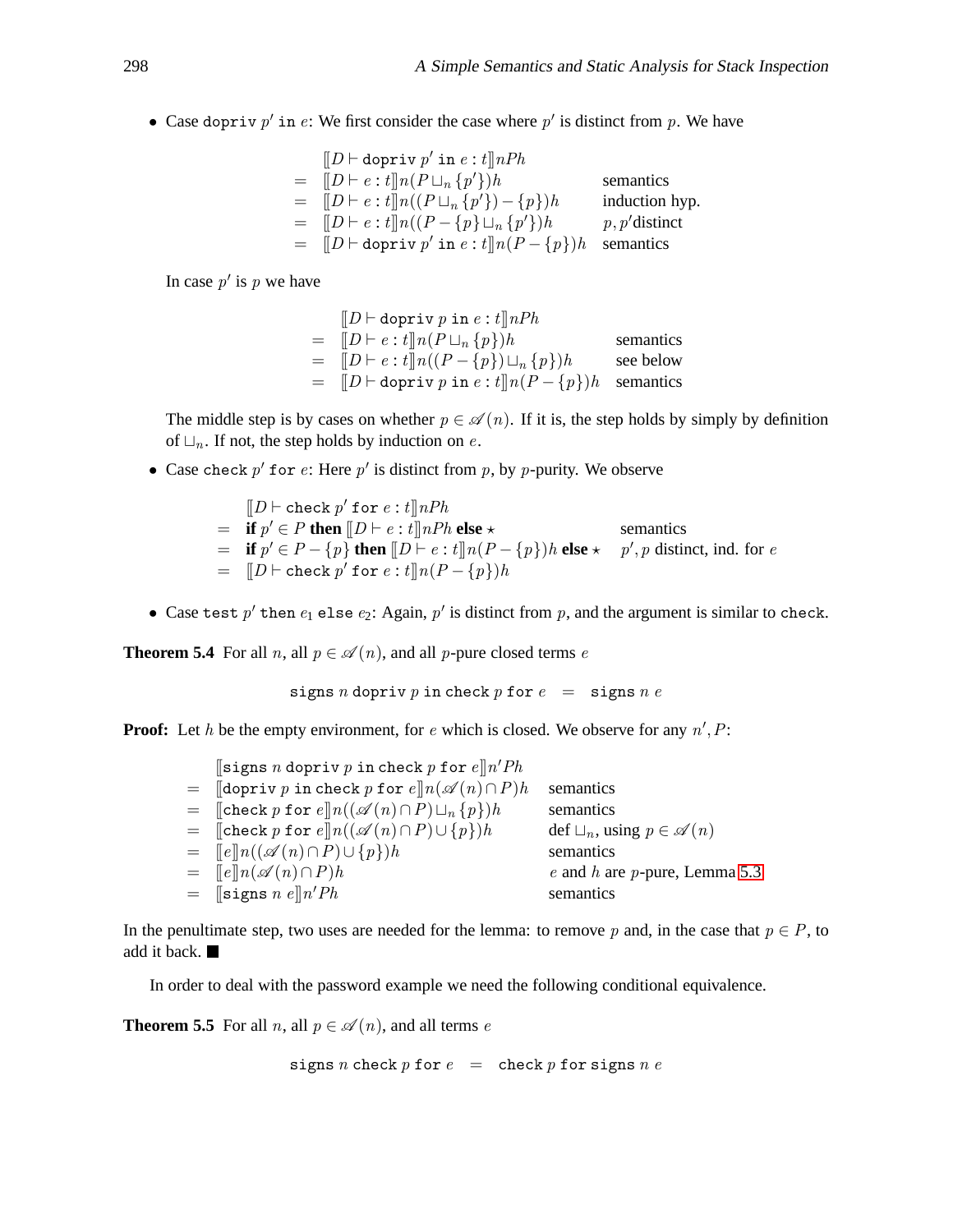**Proof:** We observe for any  $n', P, h$ :

| $\left[\left\lceil \text{signs } n \right\rceil \text{ check } p \text{ for } e \right] n' Ph$               |                                    |
|--------------------------------------------------------------------------------------------------------------|------------------------------------|
| $=$ [check p for $e \parallel n(P \cap \mathscr{A}(n))h$ ]                                                   | semantics                          |
| $=$ if $p \in (P \cap \mathscr{A}(n))$ then $\llbracket e \rrbracket n(P \cap \mathscr{A}(n))$ lelse $\star$ | semantics                          |
| $=$ if $p \in P$ then $\llbracket e \rrbracket n(P \cap \mathscr{A}(n))h$ else $\star$                       | sets, since $p \in \mathscr{A}(n)$ |
| $=$ if $p \in P$ then [signs n e]n'Ph else $\star$                                                           | semantics                          |
| $=$ [check p for signs n e] n'Ph                                                                             | semantics                          |
|                                                                                                              |                                    |

### П

The above proofs are examples of the benefit of a compositional semantics. The proofs are by direct calculation, without need for induction. For Theorem [5.4,](#page-14-0) the proof goes through for open terms as well, if the environment  $h$  is pure. One expects built-in constants to have pure and safe values.

### **5.2 The password example**

We now revisit the password example, using Theorems [5.4](#page-14-0) and [5.5](#page-14-1) to eliminate checks. We abbreviate user, root as  $u, r$ .

passwd("mypass")

- $=$  {because passwd = (fun x, signs r check p for dopriv w in writepass(x))} signs r check p for dopriv w in write pass("mypass")
- $=$  {because write pass = (fun x, signs r check w for hwWrite(x, "/etc/password"))} signs r check p for dopriv w in signs r check w for  $hwWrite("mynass", "etc/password")$
- $=$  {by Theorem [5.5](#page-14-1) since  $\mathscr{A}(r) = \{p,w\}$ } check p for signs r dopriv w in check w for signs r  $hwWrite("mypass", "etc/password")$
- $=$  {by Theorem [5.4](#page-14-0) since  $w \in \mathcal{A}(r)$  and signs r  $hwWrite(...)$  is p-pure closed} check p for signs r signs r  $hwWrite("mypass", "/etc/password")$
- = {because signs *n* signs *n*  $e =$  signs *n*  $e$ } check p for signs r  $hwWrite("mypass", "/etc/password")$

In the last step we used the unconditional equation signs n signs n  $e = \text{signs}$  n e which is easily proved. Finally, we obtain:

 $use = \text{signs } u \text{ dopriv } p \text{ in } passwd("mypass")$ 

- $=$  signs u dopriv p in check p for signs r hwWrite("mypass", "/etc/password")
- $= \{by Theorem 5.4 since p \in \mathcal{A}(u) \text{ and signs } r \text{ } h w \text{ } Write(...) \text{ is } p\text{-pure closed}\}\$  $= \{by Theorem 5.4 since p \in \mathcal{A}(u) \text{ and signs } r \text{ } h w \text{ } Write(...) \text{ is } p\text{-pure closed}\}\$  $= \{by Theorem 5.4 since p \in \mathcal{A}(u) \text{ and signs } r \text{ } h w \text{ } Write(...) \text{ is } p\text{-pure closed}\}\$ signs u signs r  $hwWrite("mypass", "/etc/password")$

### **5.3 Other transformations**

We now give an example of a transformation which employs a weaker notion of equality than the ones in Section [5.1,](#page-12-1) cf. [\(1\)](#page-6-0). This is the TestGrant equation of Fournet and Gordon, $5$  which, in our notation amounts to proving, for all  $n, P, h, p, e_1, e_2$ , with  $P \subseteq \mathscr{A}(n)$ ,

<span id="page-15-1"></span>[test *p* then 
$$
e_1
$$
 else  $e_2$ ] $\parallel$ *nPh* = [test *p* then dopriv *p* in  $e_1$  else  $e_2$ ] $\parallel$ *nPh* (3)

<span id="page-15-0"></span> $5$ Theirs is slightly more general, as their test and dopriv apply to permission sets; this can be desugared to singleton permissions as in our notation.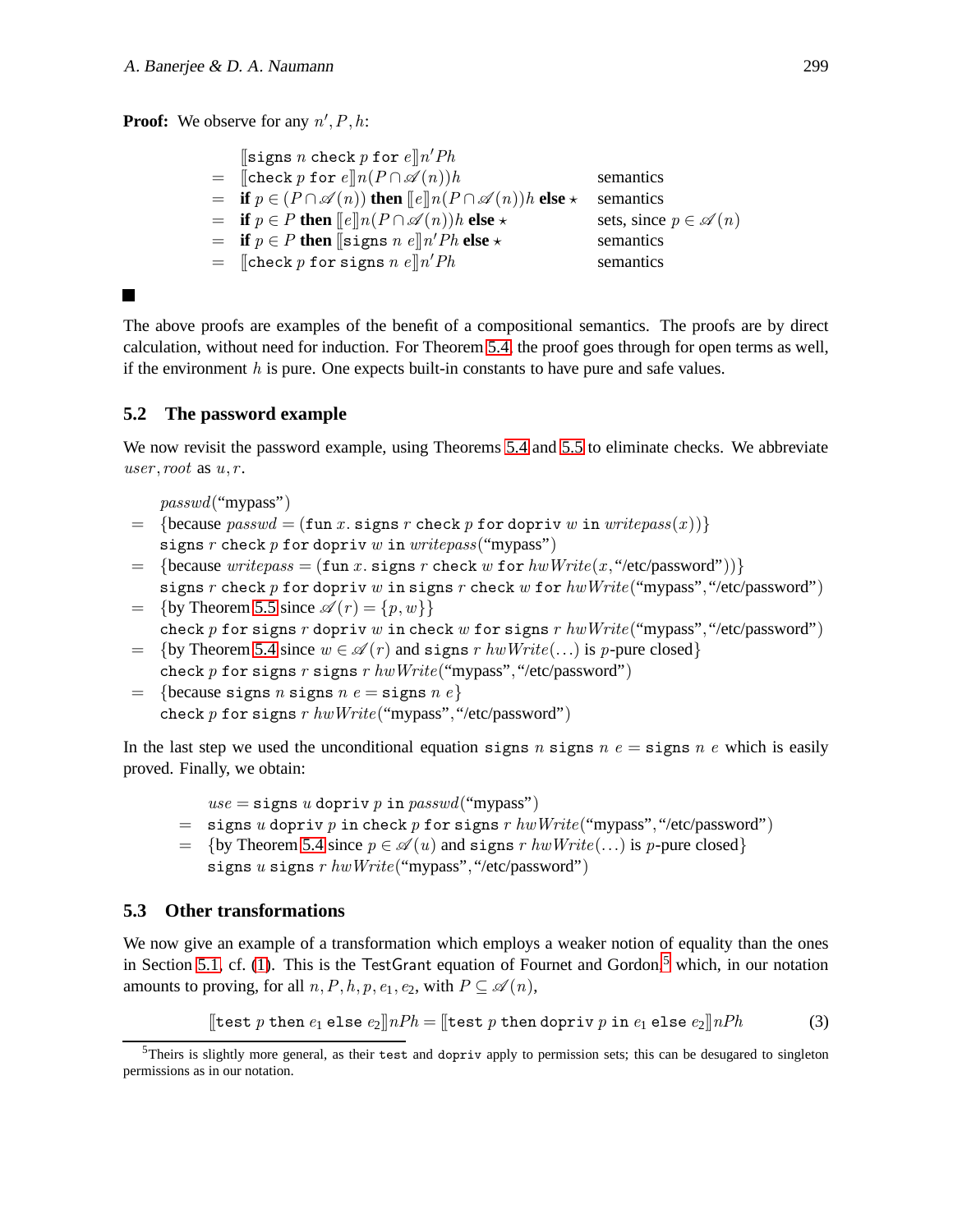To show [\(3\)](#page-15-1) we use the denotational semantics and prove

$$
\text{if } p \in P \text{ then } [\![e_1]\!] nPh \text{ else } [\![e_2]\!] nPh \;\; = \;\; \text{if } p \in P \text{ then } [\![\text{dopriv } p \text{ in } e_1]\!] nPh \text{ else } [\![e_2]\!] nPh
$$

It suffices to prove that when  $p \in P$ , we have  $[|e_1|]nPh = [dopri v p in e_1]nPh$ . We calculate:

$$
\begin{array}{ll}\n\text{[dopriv } p \text{ in } e_1 \text{] } nPh \\
= & \left[ e_1 \right] n (P \sqcup_n \{p\}) h \\
= & \left[ e_1 \right] n Ph \\
= & \left[ e_1 \right] n Ph \\
\end{array} \qquad \text{semantics} \qquad\n\begin{array}{ll}\n\text{semantics} \\
\text{because } p \in P \text{ and } P \subseteq \mathscr{A}(n) \text{ implies } p \in \mathscr{A}(n)\n\end{array}
$$

We have proved the correctness of several other primitive equations in Fournet and Gordon's pa-per [\[11,](#page-24-7) Section 4.1].<sup>[6](#page-16-0)</sup> Specifically, Frame Frame, Frame Frame, Frame Frame Grant, Frame Grant, Frame Grant Frame, Frame Grant Test, Frame Test Then, Grant Grant, Grant Frame, Grant Frame Grant and Test ∪. We have also proved the correctness of their derived equations Frame Appl, Frame Frame Intersect and Frame Grant Intersect. Our proofs of these equations do not require the restriction  $P \subseteq \mathscr{A}(n)$ .

We have also proved the tail call elimination laws in [\[11,](#page-24-7) Section 5.2]. The basic idea in tail call elimination is to not build a new frame for the last call of a function; instead the callee can directly return to the caller's caller. Tail call elimination is problematic with stack inspection, as a stack frame holds the principal for the current code (or, equivalently, the principal's static permissions). As noted earlier, Clements and Felleisen [\[10\]](#page-24-9) give an abstract machine for which tail call elimination is sound and efficient. The calculus and small-step semantics of Fournet and Gordon [\[11,](#page-24-7) Section 5.2] allows a limited modeling of tail call elimination. Here is one of their two transformations, in our notation:

<span id="page-16-1"></span>signs 
$$
n_2
$$
 ((fun *x*. signs  $n_1 e_1$ )  $e_2$ ) = ((fun *x*. signs  $n_1 e_1$ )  $e_2$ ) (4)

From left to right this can be read as dropping the "frame" of the calling context. In their setting it can be read as a transition, provided that  $e_2$  is a value. They show that this added transition is admissible, in the sense of not changing outcomes, provided that the callee's static permissions are among the caller's, *i.e.* $\mathscr{A}(n_1) \subseteq \mathscr{A}(n_2)$ . For our purposes, a value is a boolean literal, a variable (whose value is thus in the environment) or an abstraction. We shall prove that the equation holds in our semantics, under these conditions. For the proof, it is convenient to use the following easily proved fact which holds for any  $D, e_1, e_2, n, P, h.$ 

<span id="page-16-2"></span>
$$
[[D \vdash (\mathtt{fun}\, x.\, e_1) \, e_2]] \, nPh = [[D, x : t \vdash e_1]] \, nPh \, [x \mapsto [[D \vdash e_2]] \, nPh] \tag{5}
$$

Note: if  $e_2$  is a value then its semantics  $[|D \vdash e_2]|nPh$  is independent from P (though not necessarily from *n* or *h*); see Fig. [2.](#page-7-1) To prove [\(4\)](#page-16-1) we observe

| $[ D \text{ } \vdash \text{signs } n_2 \text{ } ((\text{fun } x. \text{ signs } n_1 \text{ } e_1) \text{ } e_2)]   nPh$                       |                                                     |
|-----------------------------------------------------------------------------------------------------------------------------------------------|-----------------------------------------------------|
| $=$ $\ D \vdash ((\texttt{fun } x. \texttt{signs } n_1 e_1) e_2) \ n(P \cap \mathscr{A}(n_2))h$                                               | by semantics of signs                               |
| $= [D, x : t \vdash \text{signs } n_1 e_1] \mid n(P \cap \mathscr{A}(n_2))[h \mid x \mapsto [D \vdash e_2] \mid n(P \cap \mathscr{A}(n_2))h]$ | lemma $(5)$                                         |
| $=$ $[D, x : t \vdash e_1] \mid n(P \cap \mathscr{A}(n_1)) \mid h   x \mapsto [D \vdash e_2] \mid n(P \cap \mathscr{A}(n_2)) h]$              | sem., $\mathscr{A}(n_1) \subseteq \mathscr{A}(n_2)$ |
| $=$ $[ D, x : t \vdash e_1] n(P \cap \mathscr{A}(n_1))[h   x \mapsto [D \vdash e_2] nPh]$                                                     | $e_2$ value, Note above                             |
| $=$ $[ D, x : t \vdash$ signs $n_1 e_1    nP[h   x \mapsto [D \vdash e_2    nPh]$                                                             | semantics of signs                                  |
| $=$ $[ D \vdash ((\texttt{fun } x \texttt{. signs } n_1 \ e_1) \ e_2)]  nPh$                                                                  | lemma $(5)$                                         |

As with most of the other equations, the restriction  $P \subseteq \mathscr{A}(n)$  is not necessary here. Fournet and Gordon give a second equation, also provable in our setting, that models tail calls involving dopriv.

<span id="page-16-0"></span> $6$ For a few we need to consider the evident generalization of our language that allows permission sets in dopriv (for Grant Grant, Grant Frame, and Frame Grant Intersect) and in test (for Test ∪).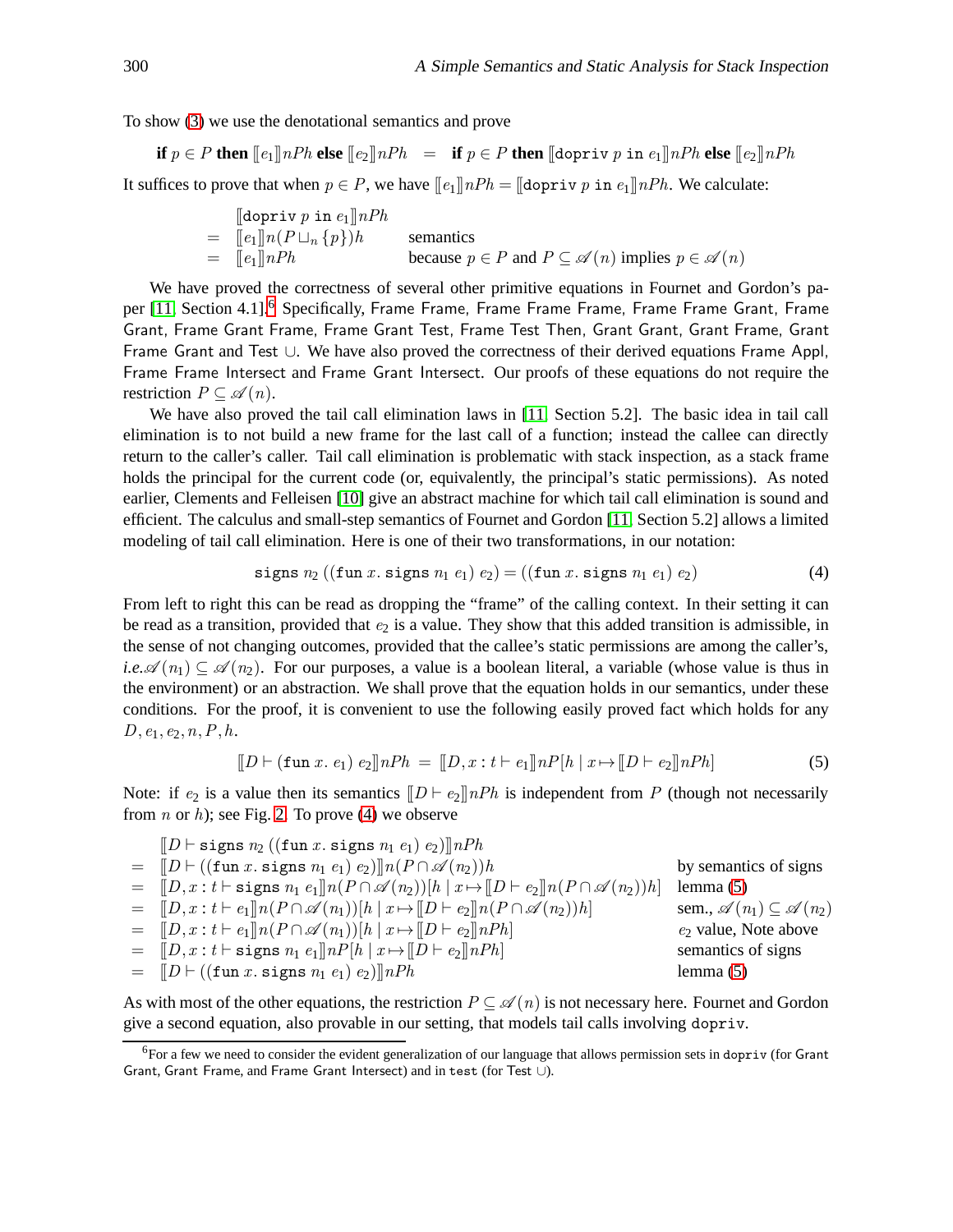### <span id="page-17-0"></span>**6 Using the Static Analysis**

Section [5](#page-12-0) gives several program transformations that can be justified by the eager denotational semantics of our language. A more drastic transformation is possible under some conditions. The safety results of Section [4](#page-7-0) show that if the static analysis derives a judgement  $\Delta$ ;  $n \vdash e : \theta, \Pi$ , then executing e using a privilege set that contains at least the enabled privileges Π would not lead to a security error. We should therefore be able to drop all dopriv's and check's from  $e$ . If  $e$  is test-free, we can then show that the meaning of e is the same as its meaning with dopriv's and check's erased. This is formalized below.

**Definition 6.1** The erasure translation  $(.)^-$  is defined as follows:

| true <sup>-</sup>                                         |           | $=$ true                                 |
|-----------------------------------------------------------|-----------|------------------------------------------|
| $x^{-}$                                                   | $=$ x     |                                          |
| $(if e_1 then e_2 else e_3)^-$                            |           | $=$ if $e_1^-$ then $e_2^-$ else $e_3^-$ |
| $(\texttt{fun}\,x.\,e)^-$                                 |           | $=$ fun x, $e^-$                         |
| $(\texttt{letrec}\, f(x) = e_1 \texttt{ in } e_2)^-$      |           | $=$ letrec $f(x) = e_1^-$ in $e_2^-$     |
| $(\text{signs } n e)^-$                                   |           | $=$ signs $n e^-$                        |
| $(dopriv p in e)^-$                                       | $=$ $e^-$ |                                          |
| $(\text{check } p \text{ for } e)^-$                      | $=$ $e^-$ |                                          |
| $(\texttt{test}~p~\texttt{then}~e_1~\texttt{else}~e_2)^-$ |           | is undefined.                            |

<span id="page-17-1"></span>**Theorem 6.2** Let e be test-free and let  $\emptyset$ ;  $n \vdash e$ : bool, Π. Then for all  $P \in \mathcal{P}$ (Privileges), if  $\Pi \subseteq P$ then  $[\![\varnothing \vdash e : \texttt{bool}]\!] nP\{\} = [\![\varnothing \vdash e^- : \texttt{bool}]\!] nP\{\}.$ 

**Proof:** Immediate consequence of Lemma [6.6](#page-18-0) and definition rel bool below. ■

**Definition 6.3** For each annotated type  $\theta$  the relation rel  $\theta$  on  $[\![\theta^*]\!]_{\perp \star}$  is defined as follows: For all  $\theta$ , rel  $\theta \perp \bot$  holds and otherwise rel  $\theta$  d d' is false if either d or d' is in  $\{\perp, \star\}$ . For values other than  $\perp, \star$ , the definition is by induction on structure of  $\theta$ .

rel bool *b b'* 
$$
\Leftrightarrow
$$
 *b* = *b'*  
rel (θ<sub>1</sub>  $\xrightarrow{\Pi}$  θ<sub>2</sub>) *f f'*  $\Leftrightarrow$  ∀P ∈ *P*(Privileges).∀*d*, *d'* ∈ [θ<sub>1</sub><sup>\*</sup>].  

$$
\Pi \subseteq P \land \text{rel } θ_1 \, d \, d' \Rightarrow \text{rel } θ_2 \, (fPd) \, (f'Pd')
$$

For annotated type environment  $\Delta$ , the predicate rel  $\Delta$  on  $\llbracket \Delta^* \rrbracket$  is defined by rel  $\Delta$  h  $h' \Leftrightarrow dom(h) =$  $dom(h')$  and  $\forall x \in dom(h)$ .rel  $(\Delta.x)$   $(h.x)$   $(h'.x)$ .

<span id="page-17-2"></span>**Fact 6.4**  $\theta \le \theta'$  and rel  $\theta$  d d' imply rel  $\theta'$  d d'.

<span id="page-17-3"></span>**Proof:** By induction on derivation of  $\theta \le \theta'$ . The result is clear for bool  $\le$  bool. For  $(\theta_1 \stackrel{\Pi}{\longrightarrow} \theta_2) \le$  $(\theta_1')$  $\stackrel{\Pi'}{\longrightarrow} \theta'_2$ ), assume rel  $(\theta_1 \stackrel{\Pi}{\longrightarrow} \theta_2) f f'$ . To show rel  $(\theta'_1$  $\xrightarrow{\Pi'} \theta_2'$  f f', consider any  $P \in \mathscr{P}$  (Privileges), such that  $\Pi' \subseteq P$ , and any  $d, d' \in [\![\boldsymbol{\theta}'_1\!]$ \*]] with rel  $\theta'_1$  d d'. From the subtyping, we know that  $\Pi \subseteq \Pi'$ , hence  $\Pi \subseteq P$ . Moreover, by induction on derivation of  $\theta'_1 \leq \theta_1$ , we obtain rel  $\theta'_1$  d d' implies rel  $\theta_1$  d d'. Hence from assumption rel  $(\theta_1 \stackrel{\Pi}{\longrightarrow} \theta_2)$  f f', we obtain rel  $\theta_2(fPd)(f'Pd')$ . Now by induction on derivation  $\theta_2 \leq \theta'_2$ , we obtain rel  $\theta'_2(fPd)(f'Pd')$ .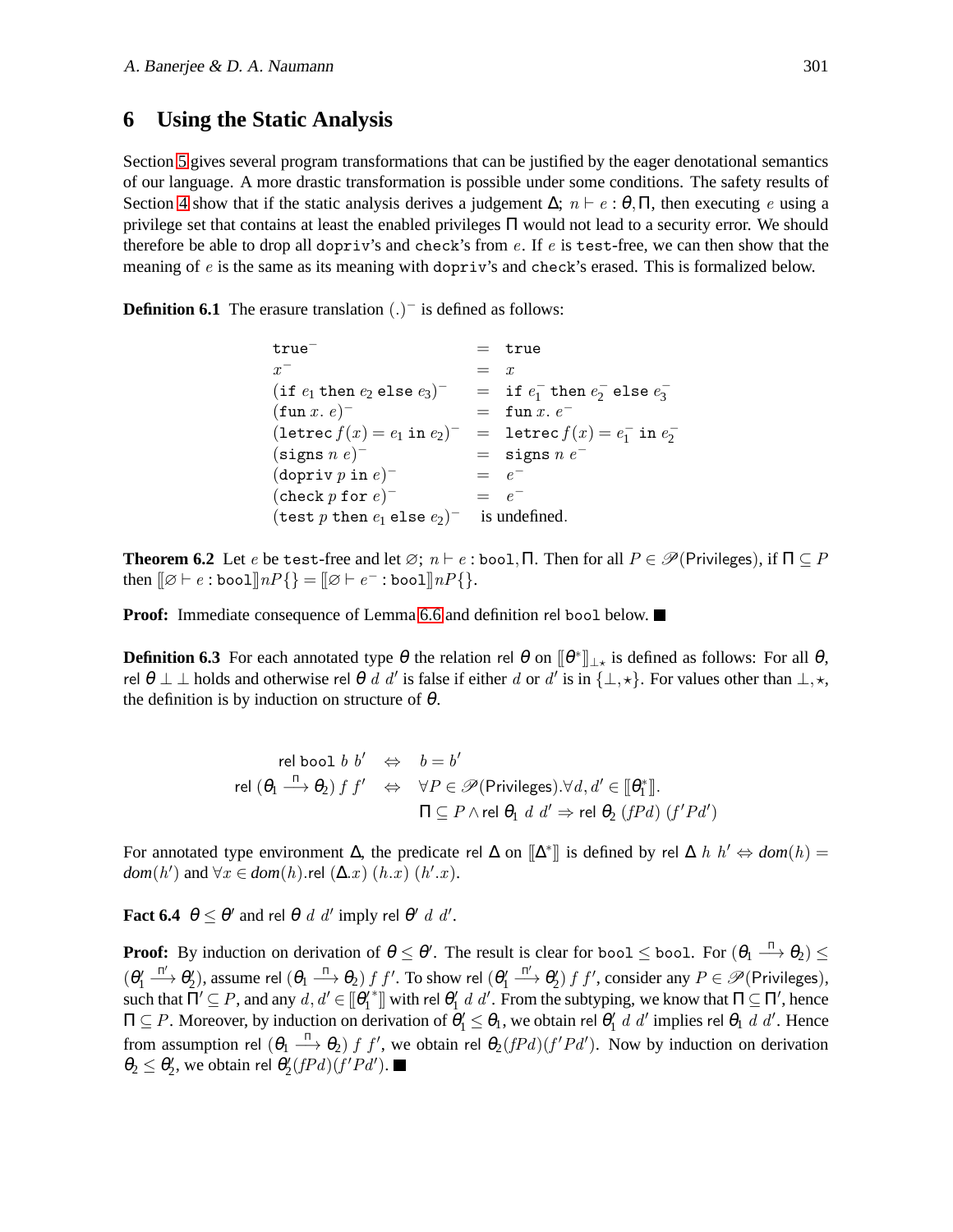**Fact 6.5** The relation rel preserves lubs. That is, for any  $\theta$ , let  $u, u': \mathbb{N} \to [\![\theta^*]\!]_{\perp}$ , be ascending chains. Then,  $\forall i$  rel  $\theta$   $u_i$   $u'_i$  implies rel  $\theta$   $(\bigsqcup_i u_i)(\bigsqcup_i u'_i)$ .

**Proof:** By structural induction on  $\theta$ . When  $\theta =$  bool, we have  $\bigsqcup_i u_i = \bigsqcup_i u_i'$  = true or false or  $\bot$ . Thus the result holds by definition rel.

When  $\theta = (\theta_1 \stackrel{\Pi}{\longrightarrow} \theta_2)$ , assume  $P \in \mathcal{P}$ (Privileges) and  $d, d' \in [\![\theta_1^*]\!]$ , such that  $\Pi \subseteq P$  and rel  $\theta_1 d \ d'$ . Then, from assumption rel  $(\theta_1 \stackrel{\Pi}{\longrightarrow} \theta_2)$   $u_i$   $u'_i$  we obtain rel  $\theta_2$   $(u_iPd)(u'_iPd')$  for every *i*. Hence, by the induction hypothesis on  $\theta_2$ , we get rel  $\theta_2$  ( $\bigcup_i (u_i P d)$ )( $\bigcup_i (u'_i P d')$ ). Because lubs are pointwise, we get rel  $\theta_2$   $((\bigsqcup_i u_i)Pd)((\bigsqcup_i u_i')Pd').$ 

<span id="page-18-0"></span>**Lemma 6.6** Suppose  $\Delta$ ;  $n \vdash e : \theta$ ,  $\Pi$  is derivable and e is test-free. Then for all  $P \in \mathcal{P}$ (Privileges), for all  $h, h^- \in [\![\Delta^*]\!]$ , if rel  $\Delta h$   $h^-$  and  $\Pi \subseteq P$  then rel  $\theta$  u  $u^-$ , where  $u = [\![\Delta^* \vdash e : \theta^*]\!]$  n $Ph$  and  $u^ [\![\Delta^*\vdash e^-:\theta^*]\!] nPh^-$ .

(Note that  $h^-, u^-$  are just suggestively named identifiers whereas  $e^-$  is the erasure of e.) Theorem [6.2](#page-17-1) follows from the lemma because rel  $\emptyset$  {} {} and by definition rel bool,  $\mathbb{I} \emptyset \vdash e$  : bool $\mathbb{I} \{n \}$  =  $[\![\varnothing \vdash e^- : \texttt{bool}]\!] n P \{\}.$ 

**Proof:** of Lemma. Go by induction on the typing derivation,  $\Delta$ ;  $n \vdash e : \theta$ ,  $\Pi$ . Throughout, we assume  $P \in \mathscr{P}(\text{Privileges})$  and  $h, h^- \in [\![\Delta^*]\!]$  and rel  $\Delta h h^-$ . Let  $u = [\![\Delta^* \vdash e : \theta^*]\!] nPh$  and  $u^- =$  $[\![\Delta^*\vdash e^-:\theta^*]\!] nPh^-$  for each case of e.

- Case true: Then,  $u = \text{true} = u^-$  and rel bool  $u$   $u^-$  by definition rel.
- Case x: Then,  $u = h \cdot x$  and  $u^- = h^- \cdot x$ . And, rel  $\theta u u^-$  follows from assumption rel  $\Delta h h^-$ .
- Case if e then  $e_1$  else  $e_2$ : Then  $\Pi_1 \cup \Pi_2 \cup \Pi_3 \subseteq P$ , and

$$
u = \text{if } b \text{ then } [\![\Delta^* \vdash e_1 : \theta^*]\!] \text{ } nPh \text{ else } [\![\Delta^* \vdash e_2 : \theta^*]\!] \text{ } nPh
$$
  

$$
u^- = \text{if } b^- \text{ then } [\![\Delta^* \vdash e_1^- : \theta^*]\!] \text{ } nPh^- \text{ else } [\![\Delta^* \vdash e_2^- : \theta^*]\!] \text{ } nPh^-
$$

where  $b = \|\Delta^* \vdash e : \text{bool}\|nPh$  and  $b^- = \|\Delta^* \vdash e^- : \text{bool}\|nPh^-$ . By the induction hypothesis on the typing derivation of e, noting that  $\Pi_1 \subseteq P$ , we have rel bool b b<sup>-</sup>. If  $b = \bot = b^-$  then  $u = \perp = u^-$  and rel  $\theta \perp \perp$ . Otherwise,  $b = \text{true}$  or  $b = \text{false}$ . In the former case, by the induction hypothesis on the typing derivation of  $e_1$ , noting that  $\Pi_2 \subseteq P$ , we have rel  $\theta$  u u<sup>-</sup>. In the latter case, by the induction hypothesis on the typing derivation of  $e_2$ , noting that  $\Pi_3 \subseteq P$ , we have rel  $\theta$  u  $u^-$ .

• Case fun *x*. *e*: Then  $u = \lambda P' \cdot \lambda d$ .  $[\Delta^*, x : \theta_1^* \vdash e : \theta_2^*] \ln P'[h | x \mapsto d]$  $u^-$  =  $\lambda P'. \lambda d^-$ .  $[\Delta^*, x : \theta_1^* \vdash e^- : \theta_2^*] \ln P'[h^- \mid x \mapsto d^-]$ 

To prove rel  $(\theta_1 \stackrel{\Pi}{\longrightarrow} \theta_2)$  u u<sup>-</sup>, consider any  $P' \in \mathscr{P}$  (Privileges) and any  $d, d^- \in [\![\theta_1^*]\!]$  such that  $\Pi ⊆ P'$  and rel  $θ_1$  *d*  $d^-$ , to show rel  $θ_2$  (*uP'd'*) (*u*<sup>−</sup>*P'd*<sup>−</sup>). By semantics,

$$
uP'd = [\![\Delta^*, x : \theta_1^* \vdash e : \theta_2^*]\!] \cdot nP'[h \mid x \mapsto d]
$$
  

$$
u^-P'd^- = [\![\Delta^*, x : \theta_1^* \vdash e^- : \theta_2^*]\!] \cdot nP'[h^- \mid x \mapsto d^-]
$$

So the induction hypothesis for e yields rel  $\theta_2$   $(uP'd)$   $(u^-P'd^-)$  provided that  $\Pi \subseteq P'$  and rel  $(\Delta, x : \theta_1)[h \mid x \mapsto d][h^- \mid x \mapsto d^-]$ . We have  $\Pi \subseteq P'$  by assumption, and rel  $(\Delta, x : \theta_1)[h \mid x \mapsto d]$  $x \mapsto d\big] [h^- \mid x \mapsto d^- \big]$  follows from rel  $\Delta h \ h^-$  and rel  $\theta_1 \ d \ d^-$ .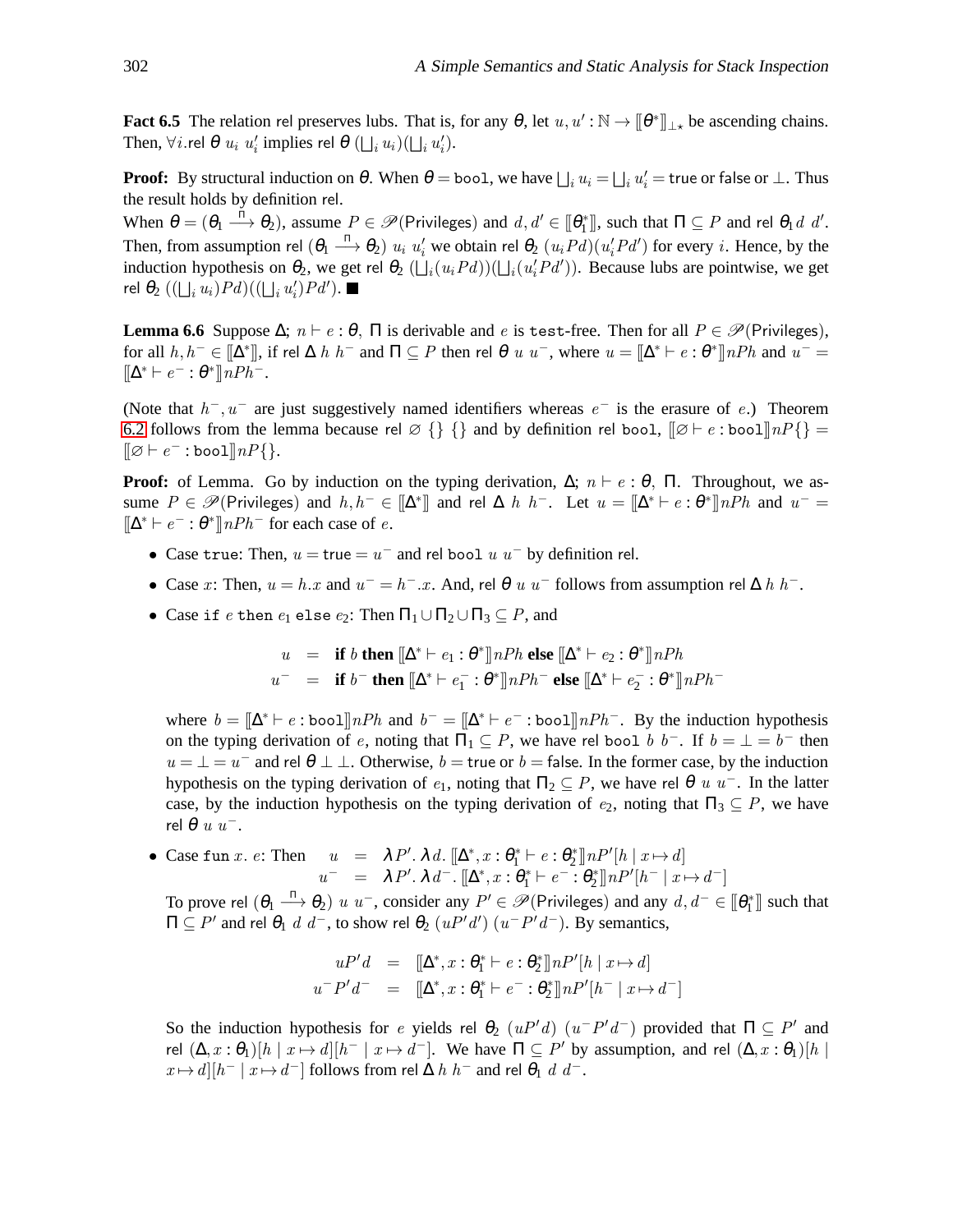• Case  $e_1$   $e_2$ : Let  $f = [\Delta^* \vdash e_1 : (\theta_1 \xrightarrow{\Pi} \theta_2)^*] nPh$  and  $d = [\Delta^* \vdash e_2 : \theta'_1]$ <sup>\*</sup>]]*nPh*, so that  $u = fPd$ . Let  $f^- = [\![\Delta^*\vdash e_1^- : (\theta_1 \stackrel{\Pi}{\longrightarrow} \theta_2)^*]\!] nPh^-$  and  $d^- = [\![\Delta^*\vdash e_2^- : \theta_1'$ <sup>\*</sup>]] $nPh^-$ , so that  $u^- = f^-Pd^-$ . (Recall that  $\theta'_1 \leq \theta_1$  implies  $\theta'^{\dagger}_1 = \theta^*$  so the applications  $\bar{f}Pd$  and  $f^-Pd^-$  make sense.) From rel ∆  $h$   $h^-$  and assumption  $\Pi \cup \Pi_1 \cup \Pi_2 \subseteq P$ , we get by induction on  $e_1$  that rel  $(\theta_1 \stackrel{\Pi}{\longrightarrow} \theta_2)$   $f$   $f^-$ , and we get rel  $\theta'_1$  d d<sup>-</sup> by induction on  $e_2$ . By  $\theta'_1 \le \theta_1$  and Fact [6.4](#page-17-2) we have rel  $\theta'_1$  d d<sup>-</sup>  $\Rightarrow$ rel  $\theta_1$  d d<sup>-</sup>. Then by definition rel  $(\theta_1 \stackrel{\pi}{\longrightarrow} \theta_2)$  f  $f^-$ , since  $\Pi \subseteq P$ , we get rel  $\theta_2(fPd)(f^-Pd^-)$ .

• Case 
$$
\text{letrec } f(x) = e_1
$$
 in  $e_2$ : Then,  $\Pi \cup \Pi_1 \subseteq P$ . Now  $u = [\Delta^*, f : (\theta_1 \xrightarrow{\Pi} \theta_2^*) + e_2 : \theta^*] \ln P[h | f \mapsto f x \ G]$   $u^- = [\Delta^*, f : (\theta_1 \xrightarrow{\Pi} \theta_2^*) + e_2^* : \theta^*] \ln P[h^- | f \mapsto f x \ G^-]$  where  $G(g) = \lambda P' \cdot \lambda d$ .  $[\Delta^*, f : (\theta_1 \xrightarrow{\Pi} \theta_2)^*, x : \theta_1^* \vdash e_1 : \theta_2^*] \ln P'[h | f \mapsto g, x \mapsto d]$   $G^-(g^-) = \lambda P' \cdot \lambda d^- \cdot [\Delta^*, f : (\theta_1 \xrightarrow{\Pi} \theta_2)^*, x : \theta_1^* \vdash e_1^- : \theta_2^*] \ln P'[h^- | f \mapsto g^-, x \mapsto d^-]$ 

To show rel  $\theta$  u u<sup>-</sup> by induction on  $e_2$ , we need  $\Pi_1 \subseteq P$  and

rel 
$$
(\Delta, f : \theta_1 \xrightarrow{\Pi} \theta_2)
$$
  $[h | f \mapsto fix G]$   $[h^- | f \mapsto fix G^-]$ 

The former follows from assumption  $\Pi \cup \Pi_1 \subseteq P$ . The latter follows from assumption, rel  $\Delta h h^-$ , and rel  $(\theta_1 \stackrel{\Pi}{\longrightarrow} \theta_2)$  *(fix G) (fix G<sup>-</sup>)*, which we now proceed to show.

Now fix  $G = \bigsqcup_i g_i$ , where  $g_0 = \lambda P'$ .  $\lambda d \in [\![\theta_1^*]\!]$ .  $\bot$  and  $g_{i+1} = G(g_i)$ . Also fix  $G^- = \bigsqcup_i g_i^-$ , where  $g_0^- = \lambda P'$ .  $\lambda d^- \in \theta_1^*$ .  $\bot$  and  $g_{i+1}^- = G^-(g_i^-)$ . And, rel  $(\theta_1 \stackrel{\Pi}{\longrightarrow} \theta_2)(\text{fix } G)(\text{fix } G^-)$  is a consequence of the following claim:

<span id="page-19-0"></span>
$$
\forall i. \text{ rel } (\theta_1 \xrightarrow{\Pi} \theta_2) \ g_i \ g_i^- \tag{6}
$$

Then from Lemma [6.5,](#page-17-3) we get rel  $(\theta_1 \stackrel{\Pi}{\longrightarrow} \theta_2)(\bigsqcup_i g_i)(\bigsqcup_i g_i^-)$ . It remains to show [\(6\)](#page-19-0), for which we proceed by induction on  $i$ .

Base case: Show rel  $(\theta_1 \stackrel{\Pi}{\longrightarrow} \theta_2)$   $g_0$   $g_0^-$ . Assume any  $P' \in \mathscr{P}$ (Privileges) and any  $v, v^- \in [\![\theta_1^*]\!]$ , such that  $\Pi \subseteq P'$  and rel  $\theta_1$  v v<sup>-</sup>. Then  $g_0P'v = \bot = g_0^-P'v^-$  and rel  $\theta_2(g_0P'v)(g_0^-P'v^-)$ . Induction step: Assume rel  $(\theta_1 \xrightarrow{\Pi} \theta_2) g_i g_i^-,$  to show rel  $(\theta_1 \xrightarrow{\Pi} \theta_2) g_{i+1} g_{i+1}^-.$ Now  $g_{i+1} = \lambda P'. \lambda d. \llbracket \Delta^*, f : (\theta_1 \stackrel{\Pi}{\longrightarrow} \theta_2)^*, x : \theta_1^* \vdash e_1 : \theta_2^* \rrbracket n P[h \mid f \mapsto g_i, x \mapsto d]$ 

 $g_{i+1}^- = \lambda P'. \lambda d^-. [\Delta^*, f : (\theta_1 \stackrel{\pi}{\longrightarrow} \theta_2)^*, x : \theta_1^* \vdash e_1^- : \theta_2^*] \ln P[h^- | f \mapsto g_i^-, x \mapsto d^-]$ Assume any  $P' \in \mathscr{P}$  (Privileges) and  $v, v^- \in [\![\theta^*_1]\!]$ , such that  $\Pi \subseteq P'$  and rel  $\theta_1$  v v<sup>-</sup>. Then

$$
g_{i+1}P'v = [\Delta^*, f : (\theta_1 \xrightarrow{\Pi} \theta_2)^*, x : \theta_1^* \vdash e_1 : \theta_2^*] \ln P'[h | f \mapsto g_i, x \mapsto v]
$$
  

$$
g_{i+1}^{-}P'v^{-} = [\Delta^*, f : (\theta_1 \xrightarrow{\Pi} \theta_2)^*, x : \theta_1^* \vdash e_1 : \theta_2^*] \ln P'[h^{-} | f \mapsto g_i^{-}, x \mapsto v^{-}]
$$

Note that rel  $(\Delta, f : \theta_1 \stackrel{\Pi}{\longrightarrow} \theta_2, x : \theta_1)$   $[h | f \mapsto g_i, x \mapsto v]$   $[h^- | f \mapsto g_i^-, x \mapsto v^-]$ . Therefore, by the main induction hypothesis on the typing derivation  $\Delta, f: \theta_1 \stackrel{\Pi}{\longrightarrow} \theta_2, x: \theta_1; n \vdash e_1: \theta_2$ ,  $\Pi$ , since  $\Pi \subseteq P$ , we obtain rel  $\theta_2(g_{i+1}P'v)(g_{i+1}^-P'v^-)$ .

- Case signs n' e: Then  $\Pi \subseteq P$  and  $u = [\Delta^* \vdash e : \theta^*] \ln'(P \cap \mathscr{A}(n'))h$ . The induction hypothesis on the typing derivation of e can be used to obtain rel  $\theta$  u u<sup>-</sup>, because  $\Pi \subseteq (P \cap \mathscr{A}(n'))$  which follows from assumption  $\Pi \subseteq P$  and side condition  $\Pi \subseteq \mathscr{A}(n')$ .
- Case dopriv p in e: Then  $\Pi \subseteq P$  and  $u = \|\Delta^* \vdash e : \theta^*\|n(P \sqcup_n \{p\})h$ . By the induction hypothesis for e, noting that  $(\Pi \sqcup_n \{p\}) \subseteq (P \sqcup_n \{p\})$ , we have rel  $\theta$  u  $[\Delta^* \vdash e^- : \theta^*] \setminus n(P \sqcup_n \{p\})$ *h*<sup>-</sup>. But now  $e^-$  is p-pure. So by Lemma [5.3,](#page-13-1)  $[\Delta^* \vdash e^- : \theta^*] \ln(P \sqcup_n \{p\}) h^- = [\Delta^* \vdash e^- : \theta^*] \ln Ph^-$ . But  $u^- = [\![ \Delta^* \vdash e^- : \theta^* ]\!] n P h^-$ . Hence rel  $\theta$  u  $u^-$ .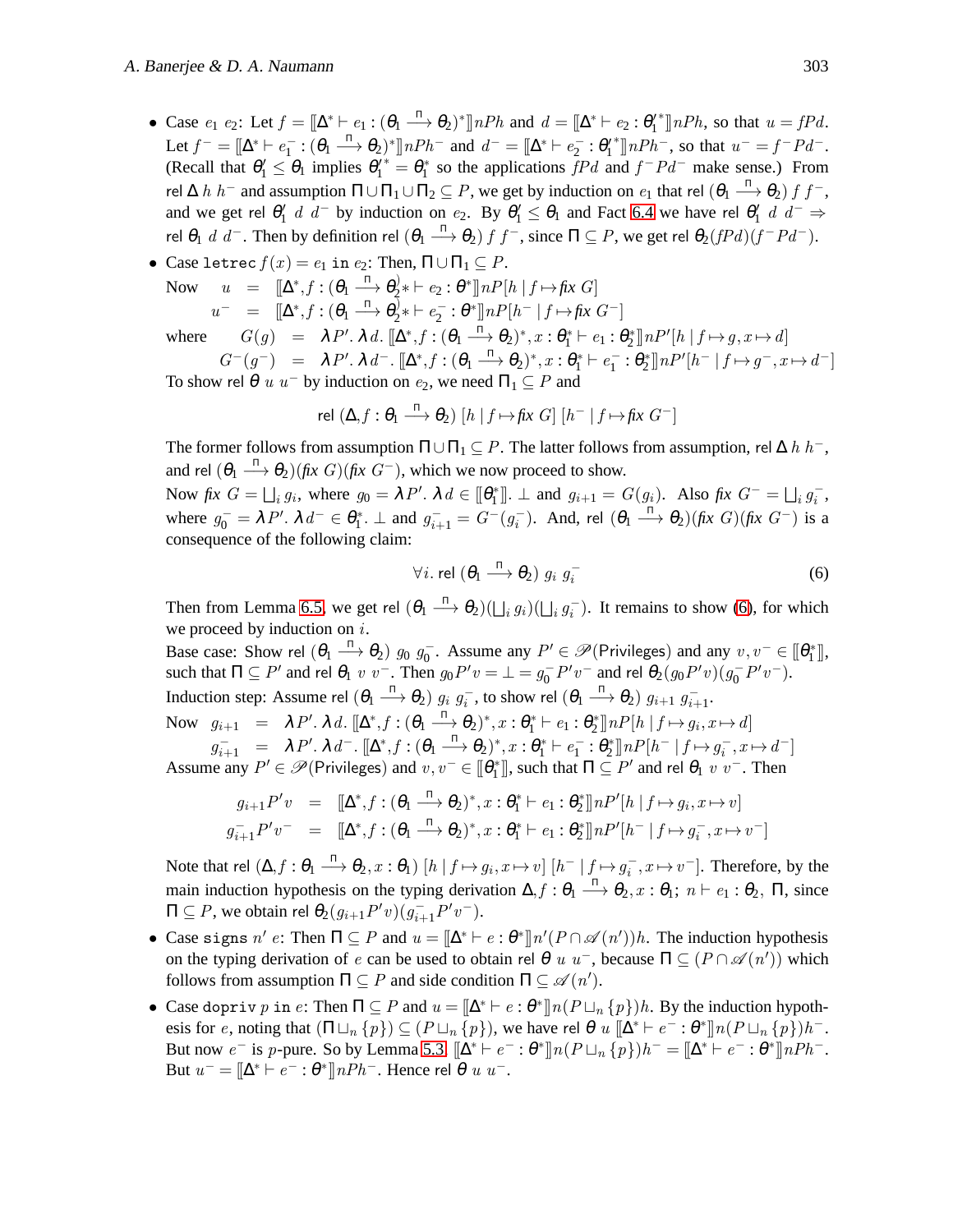• Case check  $p$  for  $e$ :

Then  $\Pi \cup \{p\} \subseteq P$ , hence  $p \in P$ . Now  $u = \textbf{if } p \in P$  then  $[\![\Delta^* \vdash e : \theta^* \!]$  *nPh* else  $\star$ . Since  $p \in P$ , we have,  $u = [\Delta^* \vdash e : \theta^*]$  nPh and, by the induction hypothesis on the typing derivation of e, we have rel  $\theta$  u  $[\![\Delta^*\vdash e^-:\theta^*]\!] nPh^-$ . Hence rel  $\theta$  u u<sup>-</sup>.

### <span id="page-20-0"></span>**7 Stack Semantics**

This section gives a formal semantics using stack inspection, and shows that for standard expressions it coincides with the eager semantics. The connection is much more direct than that of Wallach, Appel and Felten, so a complete detailed proof is not very lengthy.

Because the operations on the stack are in fact stack-like, it is straightforward to give a denotational style semantics parameterized on the stack. We define Stacks = nonempty list of (Principals  $\times$  $\mathcal{P}(\text{Privileges})$ , taken as a cpo ordered by equality. The top is the head of the list, and we write infix :: for cons, so  $\langle n,P \rangle$  :: S is the stack with  $\langle n,P \rangle$  on top of S, as in Section [2.](#page-2-2) We also use the predicate chk defined there, and recall the definition  $p \in \text{privs } S \Leftrightarrow \text{chk}(p, S)$ .

<span id="page-20-2"></span>**Fact 7.1** For all S and all n we have privs $(S) \cap \mathscr{A}(n) = \text{privs}(\langle n, \emptyset \rangle :: S)$ .

**Proof:** The sets are equal because for any p

$$
p \in \text{privs}(\langle n, \varnothing \rangle :: S) \quad \Leftrightarrow \quad \text{chk}(p, (\langle n, \varnothing \rangle :: S)) \qquad \qquad \text{by def~privs}
$$
\n
$$
\Leftrightarrow \quad p \in \mathscr{A}(n) \land \text{chk}(p, S) \qquad \qquad \text{by def chk and } p \notin \varnothing
$$
\n
$$
\Leftrightarrow \quad p \in \mathscr{A}(n) \land p \in \text{privs}(S) \qquad \text{by def~privs} \quad \blacksquare
$$

The stack semantics of an expression is a function

$$
([D \vdash e : t]) \in \text{Stacks} \to ([D]) \to ([t])_{\perp \star}
$$

Just as in the eager semantics, we need to account for dynamic binding of privileges by interpreting arrow types using an extra parameter. The stack semantics of types is as follows.

<span id="page-20-1"></span>
$$
\begin{array}{lll} ([\text{bool}])&=&\{\text{true},\text{false}\} \\ ([t_1\rightarrow t_2])&=&\text{Stacks}\rightarrow ([t_1])\rightarrow ([t_2])_{\perp \star}\end{array}
$$

The semantics of expressions is in Figure [4.](#page-21-0)

We can now relate the denotational semantics of Figure [2](#page-7-1) to the stack semantics of Figure [4.](#page-21-0)

**Theorem 7.2 (Consistency)** For any standard expression e and stack  $(\langle n, P' \rangle :: S)$ , we have

$$
[\![\varnothing \vdash e:\texttt{bool}]\!] n P \{\} \ = \ ([\varnothing \vdash e:\texttt{bool}]) (\langle n,P' \rangle::S) \{\} \qquad \text{where } P = \textsf{privs}(\langle n,P' \rangle::S).
$$

**Proof:** Immediate consequence of Lemma [7.5](#page-21-1) and definition sim bool below.

As in the proof of safety, we need to generalize the result to allow nonempty contexts. We also consider expressions of arrow type, for which a logical relation is needed.

**Definition 7.3** Define data-type indexed family sim  $t \subseteq [t]_{\perp \star} \times (t]_{\perp \star}$  as follows. For any t, sim t d d' is true if  $d = d'$  and  $d \in \{\perp, \star\}$ ; it is false if  $d \neq d'$  and d or d' is in  $\{\perp, \star\}$ . Otherwise:

$$
\begin{aligned}\n\text{sim } \text{bool } b \, b' &\Leftrightarrow \, b = b' \\
\text{sim } (t_1 \rightarrow t_2) \, f \, f' &\Leftrightarrow \, \forall S \in \text{Stacks.} \forall d \in [[t_1]] \, \forall d' \in ([t_1]). \\
&\text{sim } t_1 \, d \, d' \Rightarrow \text{sim } t_2 \, (f \, (\text{privs } S) \, d) \, (f' \, S \, d')\n\end{aligned}
$$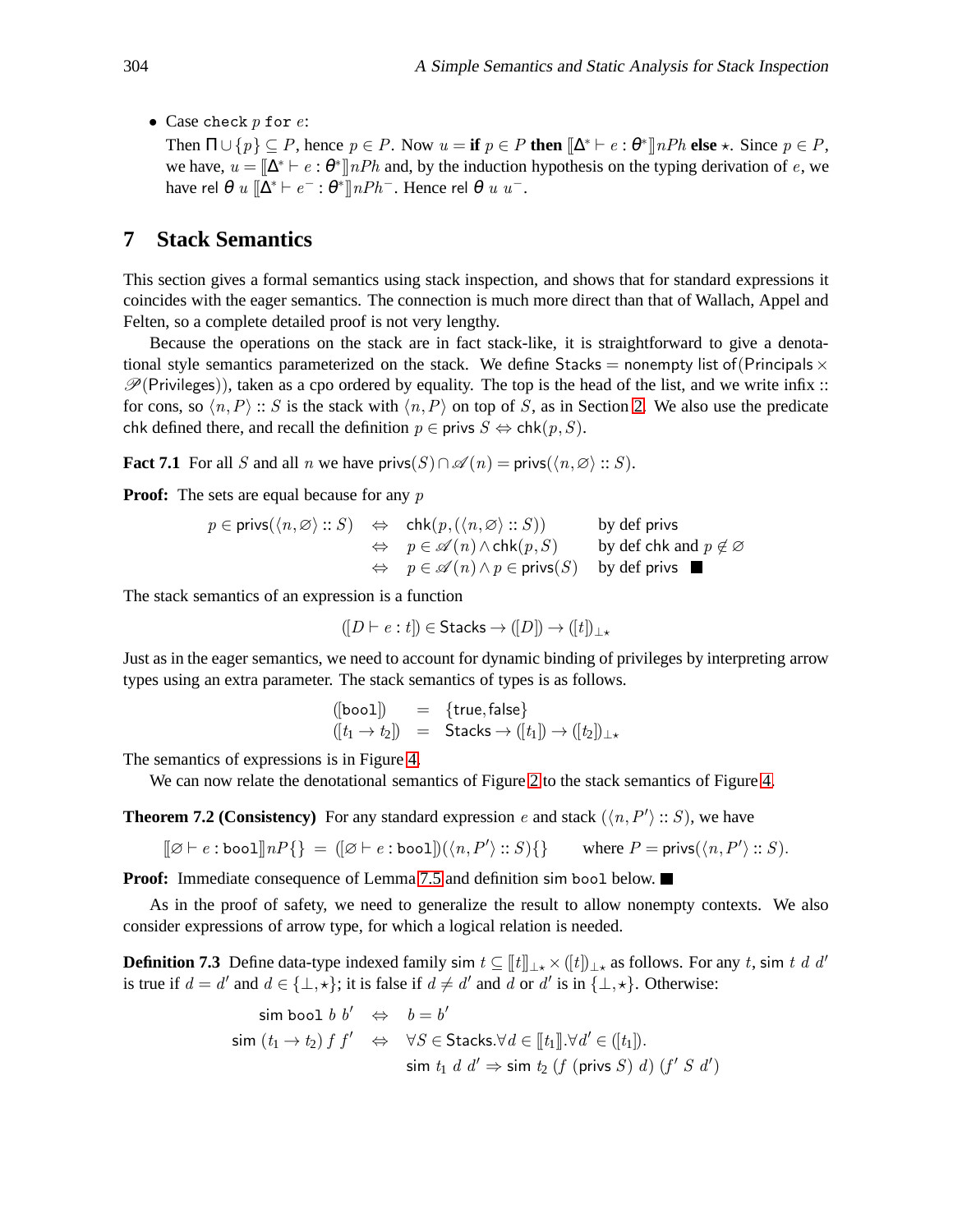$([D \vdash \texttt{true} : \texttt{bool}])Sh$  = true  $([D \vdash x : t]) Sh$  = h.x  $([D \vdash \text{if } e \text{ then } e_1 \text{ else } e_2 : t])Sh$  = **let**  $b = ([D \vdash e : \text{bool}])Sh$  in **if** b **then**  $([D \vdash e_1 : t])Sh$  **else**  $([D \vdash e_2 : t])Sh$  $([D \vdash \texttt{fun} x. e: t_1 \rightarrow t_2]) Sh$  $=$   $\lambda S' \in$  Stacks.  $\lambda d \in (\lbrack t_1 \rbrack).$  $([D, x : t_1 \vdash e : t_2]) S'[h \mid x \mapsto d]$  $([D \vdash e_1 \ e_2 : t_2]) Sh$  = **let**  $f = ([D \vdash e_1 : t_1 \to t_2]) Sh$  **in let**  $d = ( [D ⊢ e_2 : t_1 ] ) Sh$  **in** fSd  $([D \vdash \texttt{letrec } f(x) = e_1 \texttt{ in } e_2 : t]) Sh$  $=$  **let**  $G(g) = λS'$ .  $λ d$ .  $([D, f : t<sub>1</sub> → t<sub>2</sub>, x : t<sub>1</sub> ⊢ e<sub>1</sub> : t<sub>2</sub>]) S[h | f → g, x → d]$  **in**  $([D, f: t_1 \rightarrow t_2 \vdash e_2 : t]) S[h | f \mapsto fix G]$  $([D \vdash \texttt{signs} \; n']$  $e : t]$ )Sh  $= ([D \vdash e : t])(\langle n', \varnothing \rangle :: S)$ h  $([D \vdash \text{dopriv } p \text{ in } e : t])(\langle n, P \rangle :: S)h = ([D \vdash e : t])(\langle n, P \cup \{p\} \rangle :: S)h$  $([D \vdash \text{check } p \text{ for } e : t])Sh$  = **if**  $\text{chk}(p, S)$  **then**  $([D \vdash e : t])Sh$  **else**  $\star$  $([D \vdash \texttt{test}\ p\ \texttt{then}\ e_1\ \texttt{else}\ e_2: t])Sh = \textbf{if}\ \texttt{chk}(p, S)\ \textbf{then}\ ([D \vdash e_1: t])Sh \ \textbf{else}\ ([D \vdash e_2: t])Sh$ 

<span id="page-21-0"></span>

<span id="page-21-2"></span>An environment  $h \in [D]$  simulates an environment  $h' \in (D]$ , written sim D h h', provided  $\sin (D \cdot x) (h \cdot x) (h' \cdot x)$  for all  $x \in dom(h)$ .

**Lemma 7.4** The relation sim preserves lubs. That is, for any t, if  $u : \mathbb{N} \to [\![t]\!]$  and  $u' : \mathbb{N} \to ([t])$  are ascending chains and  $\forall i$  sim t  $u_i$   $u'_i$  then sim t  $(\bigsqcup_i u_i)$   $(\bigsqcup_i u'_i)$ .

**Proof:** Go by structural induction on t. Assume that sim  $t$   $u_i$   $u'_i$ . When  $t = \text{bool}$ , by definition sim we obtain, for each i,  $u_i = u'_i$ . Thus sim  $t \left( \bigcup_i u_i \right) \left( \bigcup_i u'_i \right)$ .

When  $t = t_1 \rightarrow t_2$ , consider any  $P, S, d, d'$  with  $P = \text{privs}(S)$  and sim  $t_1 d d'$ . We must show  $\lim t_2 ((\bigcup_i u_i) Pd) ((\bigcup_i u'_i) Sd'), i.e., \text{ by definition of lubs we must show, } \lim t_2 (\bigcup_i (u_i Pd) (\bigcup_i (u'_i Sd').$ By assumption, for every i, sim  $(t_1 \to t_2)$   $u_i$   $u'_i$ , hence, sim  $t_2$   $(u_i Pd)$   $(u'_i Sd')$  holds for each i. Therefore, by induction for  $t_2$ , we obtain sim  $t_2 \bigsqcup_i (u_i P d) \bigsqcup_i (u'_i S d').$ 

<span id="page-21-1"></span>**Lemma 7.5** For any stack  $(\langle n, P' \rangle :: S)$ , for any standard expression e, and any  $D, t, h, h'$ , let  $u =$  $[[D \vdash e : t]]nPh$  where  $P = \text{privs}(\langle n, P' \rangle :: S)$ , and let  $u' = ([D \vdash e : t])(\langle n, P' \rangle :: S)h'$ . Then sim  $D h h' \Rightarrow$  $\sin t u u'$ .

The Consistency Theorem follows from the lemma because sim  $\emptyset$  { } and since sim bool u u' implies  $u = u'.$ 

**Proof:** of Lemma. Go by induction on *e*.

- Cases true and  $x$ : Immediate from semantic definitions.
- Case if  $e$  then  $e_1$  else  $e_2$ : Directly by induction.
- Case fun x. e: Let  $u = [D \vdash$  fun x.  $e : t_1 \rightarrow t_2] \uplus nPh$  and let

$$
u' = ([D \vdash \texttt{fun } x. e : t_1 \to t_2]) \mathit{Sh}'
$$

Then  $u = \lambda P'. \lambda d. \llbracket D, x : t_1 \vdash e : t_2 \rrbracket n P' [h \mid x \mapsto d]$  $u' = \lambda S'. \lambda d'. ([D, x : t_1 \vdash e : t_2]) S'[h' \mid x \mapsto d']$ 

To show sim  $(t_1 \to t_2)$  u u', need to show that for any  $S''$ ,  $d''$ ,  $d'''$ , such that sim  $t_1$   $d''$   $d'''$ , it is the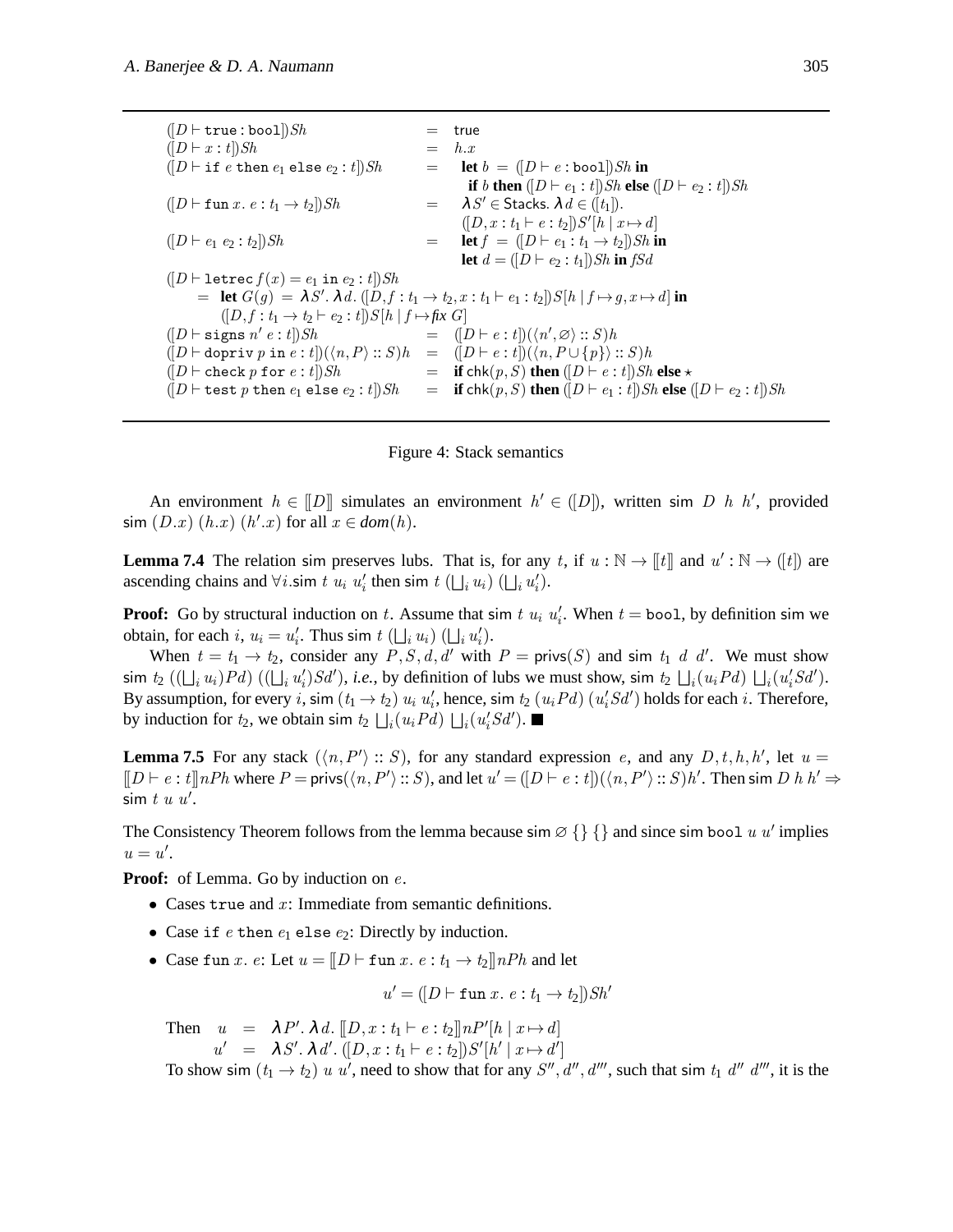case that sim  $t_2$  (u (privs S'') d'') (u' S'' d'''). By standardness, e is signs n' e' for some n', e'. Thus we can proceed as follows, using  $e \equiv$  signs  $n' e'$  and semantics of signs.

$$
u \text{ (privs } S'') d'' = [D, x : t_1 \vdash e : t_2] \text{ } n \text{ (privs } S'') [h | x \mapsto d'']
$$
  
\n
$$
= [D, x : t_1 \vdash e' : t_2] \text{ } n' \text{ (privs}(S'') \cap \mathscr{A}(n')) [h | x \mapsto d'']
$$
  
\n
$$
u' S'' d''' = ([D, x : t_1 \vdash e : t_2]) S'' [h' | x \mapsto d''']
$$
  
\n
$$
= ([D, x : t_1 \vdash e' : t_2]) (\langle n', \varnothing \rangle :: S'') [h' | x \mapsto d''']
$$

Note that by definition sim and by assumption sim  $t_1$  d'' d''', we have, sim  $(D, x : t_1)$  [h |  $x \mapsto$  $d''$  [h' |  $x \mapsto d'''$ ]. Furthermore, by Fact [7.1,](#page-20-2) privs( $S''$ )  $\cap \mathscr{A}(n') = \text{privs}(\langle n', \varnothing \rangle :: S'')$ . Therefore, by induction for e', we obtain, sim  $t_2$  (u (privs  $S''$ )  $d''$ ) (u'  $S''$   $d'''$ ). This is where we need Definition [2.1.](#page-4-1)

• Case 
$$
e_1 e_2
$$
:  $[D \vdash e_1 e_2 : t_2] \cap Ph = \text{let } f = [[D \vdash e_1 : t_1 \rightarrow t_2] \cap Ph \text{ in } \text{let } d = [[D \vdash e_2 : t_1]] \cap Ph \text{ in } f \text{ and } f = [[D \vdash e_2 : t_1]] \cap Ph \text{ in } f \text{ and } f = [[D \vdash e_1 : t_1 \rightarrow t_2]] \text{ Sh}' \text{ in } \text{let } d' = ([D \vdash e_2 : t_1]] \text{Sh} \text{ in } f' \text{ Sal}'$ 

Need to show sim  $t_2$  ( $fPd$ ) ( $f'Sd'$ ). Since sim D h h' and  $P = \text{priv}(S)$ , therefore, by induction for  $e_1$ , we have sim  $(t_1 \rightarrow t_2)$  f f'. Similarly, by induction for  $e_2$ , we have sim  $t_1$  d d'. Hence the result follows by definition sim since  $P = \text{privs}(S)$ . This case of the proof shows the necessity of defining the relation sim.

• Case 
$$
\text{letrec } f(x) = e_1 \text{ in } e_2
$$
:

$$
[D \vdash \text{letrec } f(x) = e_1 \text{ in } e_2 : t] \text{ } nPh
$$
\n= let  $G(g) = \lambda P' \cdot \lambda d$ .  $[D, f : t_1 \to t_2, x : t_1 \vdash e_1 : t_2] \text{ } nP'[h | f \mapsto g, x \mapsto d]$  in  
\n
$$
[D, f : t_1 \to t_2 \vdash e_2 : t] \text{ } nP[h | f \mapsto fix G]
$$
\n
$$
([D \vdash \text{letrec } f(x) = e_1 \text{ in } e_2 : t]) Sh
$$
\n= let  $G'(g') = \lambda S' \cdot \lambda d'$ .  $(D, f : t_1 \to t_2, x : t_1 \vdash e_1 : t_2] S'[h' | f \mapsto g', x \mapsto d']$  in  
\n
$$
(D, f : t_1 \to t_2 \vdash e_2 : t]) S[h' | f \mapsto fix G']
$$

To show the result, it suffices to show sim  $(t_1 \rightarrow t_2)$  (*fix G*) (*fix G'*), because then we can use induction for  $e_2$ , noting that sim  $(D, f : t_1 \to t_2)$   $[h | f \mapsto f x G]$   $[h' | f \mapsto f x G']$ , and that  $P =$ privs $(S)$ . Accordingly, we demonstrate the following claim:

<span id="page-22-0"></span>
$$
\forall i.\mathsf{sim}\ (t_1 \to t_2)\ g_i\ g'_i \tag{7}
$$

Then from Lemma [7.4,](#page-21-2) we get sim  $(t_1 \rightarrow t_2) \bigsqcup_i g_i \bigsqcup_i g'_i$ . This completes the proof. To show [\(7\)](#page-22-0), we proceed by induction on  $i$ . We have:

$$
g_0 = \lambda P'. \lambda d. \perp
$$
  
\n
$$
g_{i+1} = \lambda P'. \lambda d. [D, f : t_1 \rightarrow t_2, x : t_1 \vdash e_1 : t_2] \ln P'[h | f \mapsto g_i, x \mapsto d]
$$
  
\n
$$
= \{\text{because } e_1 \equiv \text{signs } n' e'_1 \text{ by standardness}\}
$$
  
\n
$$
\lambda P'. \lambda d. [D, f : t_1 \rightarrow t_2, x : t_1 \vdash e_1 : t_2] \ln'(P' \cap \mathscr{A}(n'))[h | f \mapsto g_i, x \mapsto d]
$$
  
\n
$$
g'_0 = \lambda S'. \lambda d'. \perp
$$
  
\n
$$
g'_{i+1} = \lambda S'. \lambda d'. ([D, f : t_1 \rightarrow t_2, x : t_1 \vdash e_1 : t_2]) S'[h' | f \mapsto g'_i, x \mapsto d']
$$

$$
= \{\text{because } e_1 \equiv \text{siggs } n' e_1' \}
$$
  

$$
\lambda S'. \lambda d'. ([D, f : t_1 \rightarrow t_2, x : t_1 \vdash e_1' : t_2]) (\langle n', \varnothing \rangle :: S')[h' | f \mapsto g_i', x \mapsto d']
$$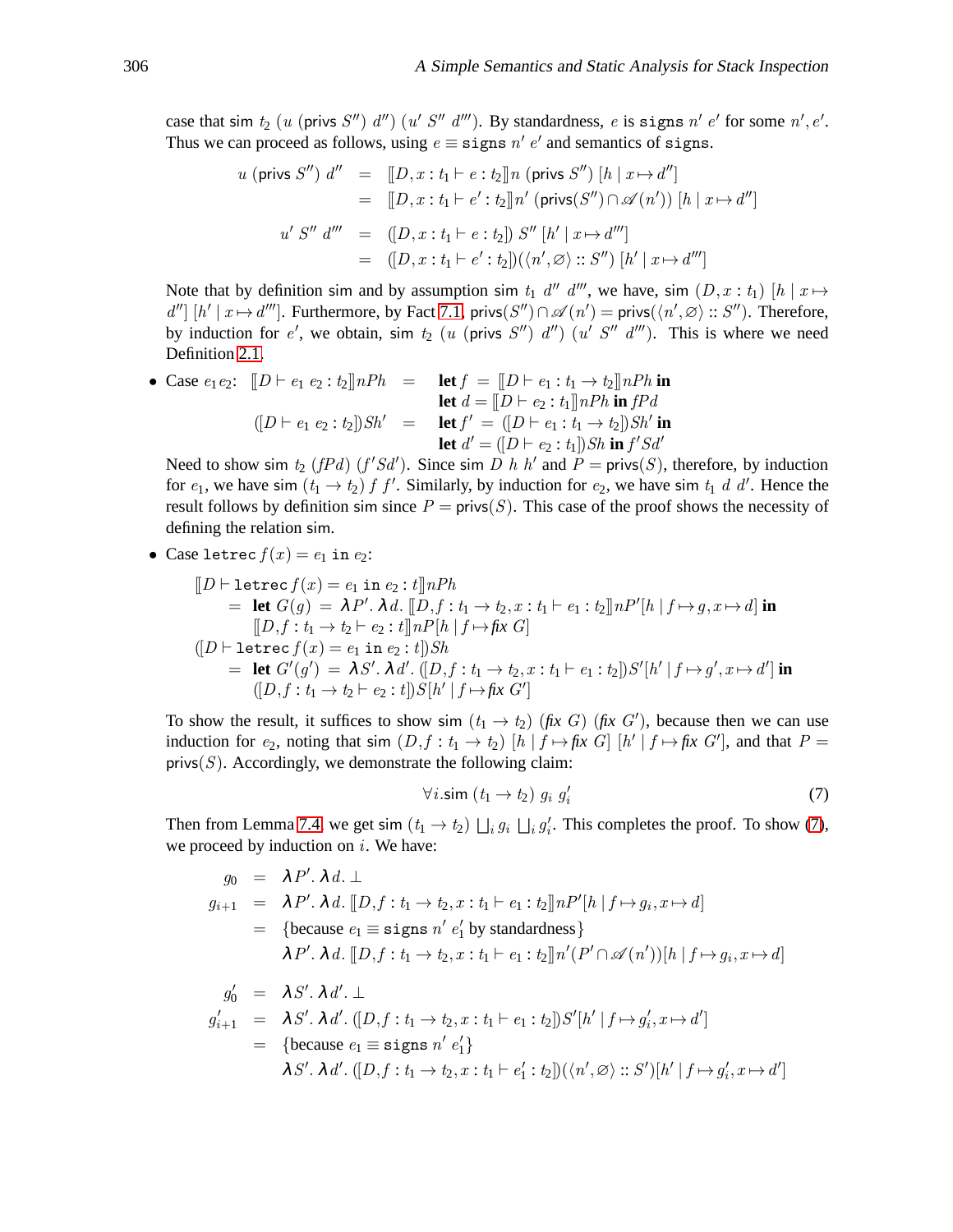Clearly, sim  $(t_1 \to t_2)$   $g_0$   $g'_0$ , by definition sim. To show sim  $(t_1 \to t_2)$   $g_{i+1}$   $g'_{i+1}$ , assume sim  $(t_1 \to t_2)$  $t_2$ )  $g_i$   $g'_i$  (induction hypothesis), and that for any S' and P' = privs(S'), sim  $t_1$  d d' holds. Then

$$
\mathsf{sim}\ (D, f: t_1 \to t_2, x: t_1) \ [h \ | \ f \mapsto g_i, x \mapsto d] \ [h' \ | \ f \mapsto g_i', x \mapsto d']
$$

by definition sim and since sim D h h'. Now by Fact [7.1,](#page-20-2)  $P' \cap \mathscr{A}(n') = \text{privs}(\langle n', \varnothing \rangle :: S')$ , so by the main induction hypothesis on  $e'_1$ , sim  $t_2$   $(g_{i+1}P'd)$   $(g'_{i+1}S'd')$  holds.

- Case signs n e: We have:  $[[D \vdash \text{signs } n' e : t]] nPh = [[D \vdash e : t]] n'(P \cap \mathscr{A}(n'))h$  and  $([D \vdash \texttt{signs} \; n' \; e : t]) \cdot Sh' = ([D \vdash e : t]) (\langle n', \varnothing \rangle :: S) \cdot h'$  so the result holds by induction on e provided  $P' \cap \mathscr{A}(n') = \text{privs}(\langle n', \varnothing \rangle :: S)$ . But this equality holds by Fact [7.1.](#page-20-2)
- Case dopriv p in e: The result holds by induction for e, provided that  $P \sqcup_n \{p\} = \text{privs}(\langle n, P' \cup \mathcal{P} \rangle)$  $\{p\}$ : S). This holds because for any p'

$$
p' \in P \sqcup_n \{p\}
$$
  
\n
$$
\Leftrightarrow p' \in P \lor (p' \in \mathcal{A}(n) \land p' = p)
$$
  
\n
$$
\Leftrightarrow chk(p', \langle n, P' \rangle :: S) \lor (p' \in \mathcal{A}(n) \land p' = p)
$$
  
\n
$$
\Leftrightarrow (p' \in \mathcal{A}(n) \land (p' \in P' \lor chk(p', S)) \lor (p' \in \mathcal{A}(n) \land p' = p)
$$
  
\n
$$
\Leftrightarrow p' \in \mathcal{A}(n) \land (p' \in P' \cup \{p\} \lor chk(p', S))
$$
  
\n
$$
\Leftrightarrow p' \in \text{privs}(\langle n, P' \cup \{p\} \rangle :: S)
$$
  
\n
$$
\Leftrightarrow \text{else } chk \text{ and privs}
$$

- Case check p for e: Both semantics are conditional; the condition in one case is  $p \in P'$  and in the other case chk $(p, S)$ , and these are equivalent conditions by assumption  $P' = \text{priv}(S)$  for the Lemma. In case the condition is true, the result holds by induction, which applies because for both semantics the security arguments for  $e$  are unchanged. If the condition is false, the result holds because both semantics are  $\star$  and sim  $t \star \star$ .
- Case test p then  $e_1$  else  $e_2$ : Similar to the case for check.

# <span id="page-23-2"></span>**8 Conclusion**

Our work was motivated by the hope, inspired by discussions with Dave Schmidt, for more principled semantics of static analyses presented in the form of type and effect systems. Our work serves to demonstrate two attractive features of denotational semantics, which a decade ago seemed largely eclipsed by operational semantics. The first is proof of program equalities via equational reasoning on denotations. The second is logical relations, defined by structural recursion on types. We are glad for the opportunity to demonstrate the utility of denotational semantics while celebrating the contributions of Dave Schmidt, so adept a practitioner of all forms of semantic modeling.

### **References**

- <span id="page-23-0"></span>[1] M. Abadi, M. Burrows, B. W. Lampson & G. D. Plotkin (1993): *A Calculus for Access Control in Distributed Systems*. ACM Transactions on Programming Languages and Systems 15(4), pp. 706–734, doi:[10.1145/](http://dx.doi.org/10.1145/155183.155225) [155183.155225](http://dx.doi.org/10.1145/155183.155225).
- <span id="page-23-1"></span>[2] M. S. Ager, O. Danvy & J. Midtgaard (2005): *A Functional Correspondence between Monadic Evaluators and Abstract Machines for Languages with Computational Effects*. Theoretical Computer Science 342, pp. 4–28, doi:[10.1016/j.tcs.2005.06.008](http://dx.doi.org/10.1016/j.tcs.2005.06.008).